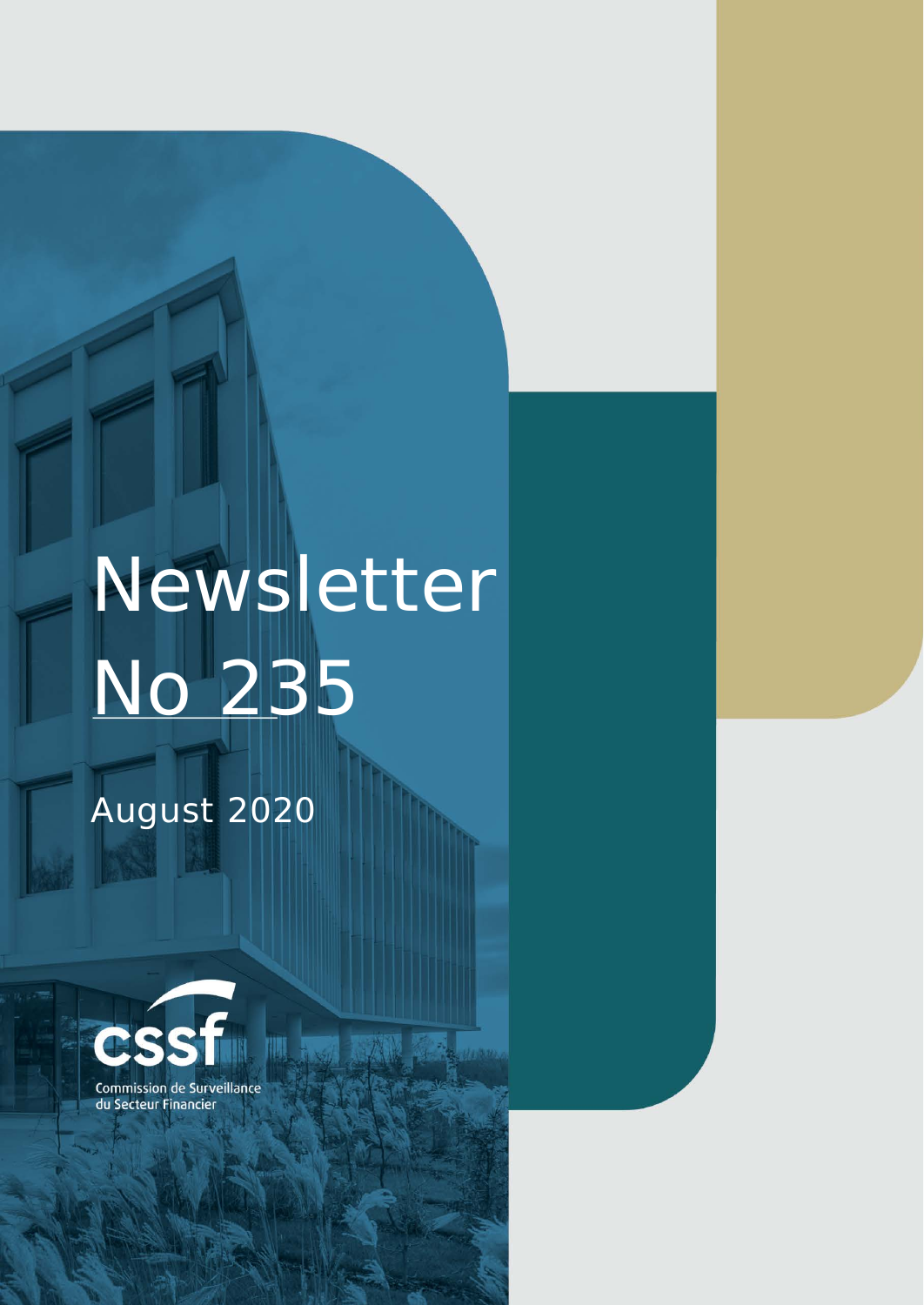#### **TABLE OF CONTENTS**

| <b>News</b>                                                                  | 3  |
|------------------------------------------------------------------------------|----|
| Claude Marx: on the coronavirus crisis, consolidation and climate protection | 3  |
| Coronavirus: information for all supervised entities                         | 3  |
| Information of the CSSF                                                      | 3  |
| Summary of the communications by the European authorities                    | 4  |
| <b>FAQ</b>                                                                   | 6  |
| Warnings                                                                     | 6  |
| Warnings of the CSSF                                                         | 6  |
| Warnings published by other authorities                                      | 6  |
| Warnings published by IOSCO                                                  | 6  |
| <b>National regulation</b>                                                   | 7  |
| <b>Communiqués</b>                                                           | 7  |
| <b>Statistics</b>                                                            | 8  |
| <b>Monthly Statistics</b>                                                    | 8  |
| <b>Quarterly Statistics</b>                                                  | 21 |
| <b>Human resources</b>                                                       | 22 |
| European/International News in July 2020                                     | 23 |
| Single Supervisory Mechanism (SSM) - European Central Bank (ECB)             | 23 |
| European Banking Authority (EBA)                                             | 25 |
| European Supervisory Authorities (ESAs)                                      | 28 |
| Basel Committee on Banking Supervision (BCBS)                                | 28 |
| Macroprudential topics and fora                                              | 29 |
| European Securities and Markets Authority (ESMA)                             | 30 |
| <b>Financial centre</b>                                                      | 33 |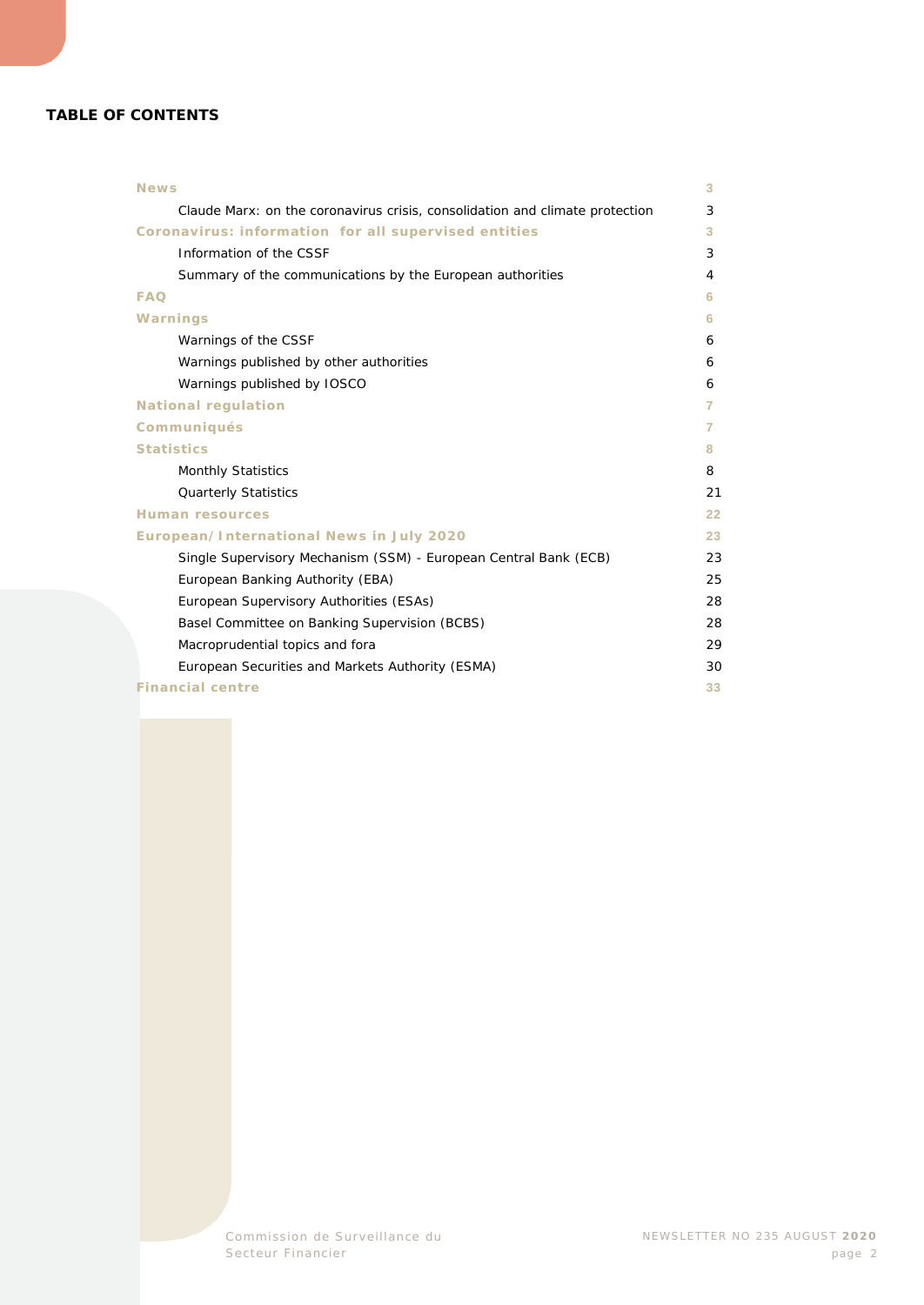<span id="page-2-0"></span>

#### <span id="page-2-1"></span>**Claude Marx: on the coronavirus crisis, consolidation and climate protection**

Interview with Claude Marx, the Director General of the CSSF, in association with Luxemburger Wort.



**Link to the interview:**  <https://bit.ly/31dTdbK>

## <span id="page-2-2"></span>**Coronavirus: Information for all supervised entities**

#### <span id="page-2-3"></span>**Information of the CSSF**

On 29 July 2020, the CSSF published a circular letter addressed to all credit institutions that are not significant institutions under the SSM.

It provides an update of the CSSF policy on restrictions of dividend distributions and share buyback during the COVID-19 pandemic in view of the European texts published in this matter by the ECB, EBA and ESRB.

Furthermore, the circular letter provides guidance on the CSSF's expectations with regard to remuneration practices.

In this context, COVID-19 FAQ 13 has also been updated.

The circular letter, as well as other publications of the CSSF relating to COVID-19 are available on the CSSF website at:

[https://www.cssf.lu/en/2020/05/cssfs](https://www.cssf.lu/en/2020/05/cssfs-communications-and-initiatives-in-the-covid-19-context/)[communications-and-initiatives-in-the-covid-19](https://www.cssf.lu/en/2020/05/cssfs-communications-and-initiatives-in-the-covid-19-context/) [context/](https://www.cssf.lu/en/2020/05/cssfs-communications-and-initiatives-in-the-covid-19-context/)

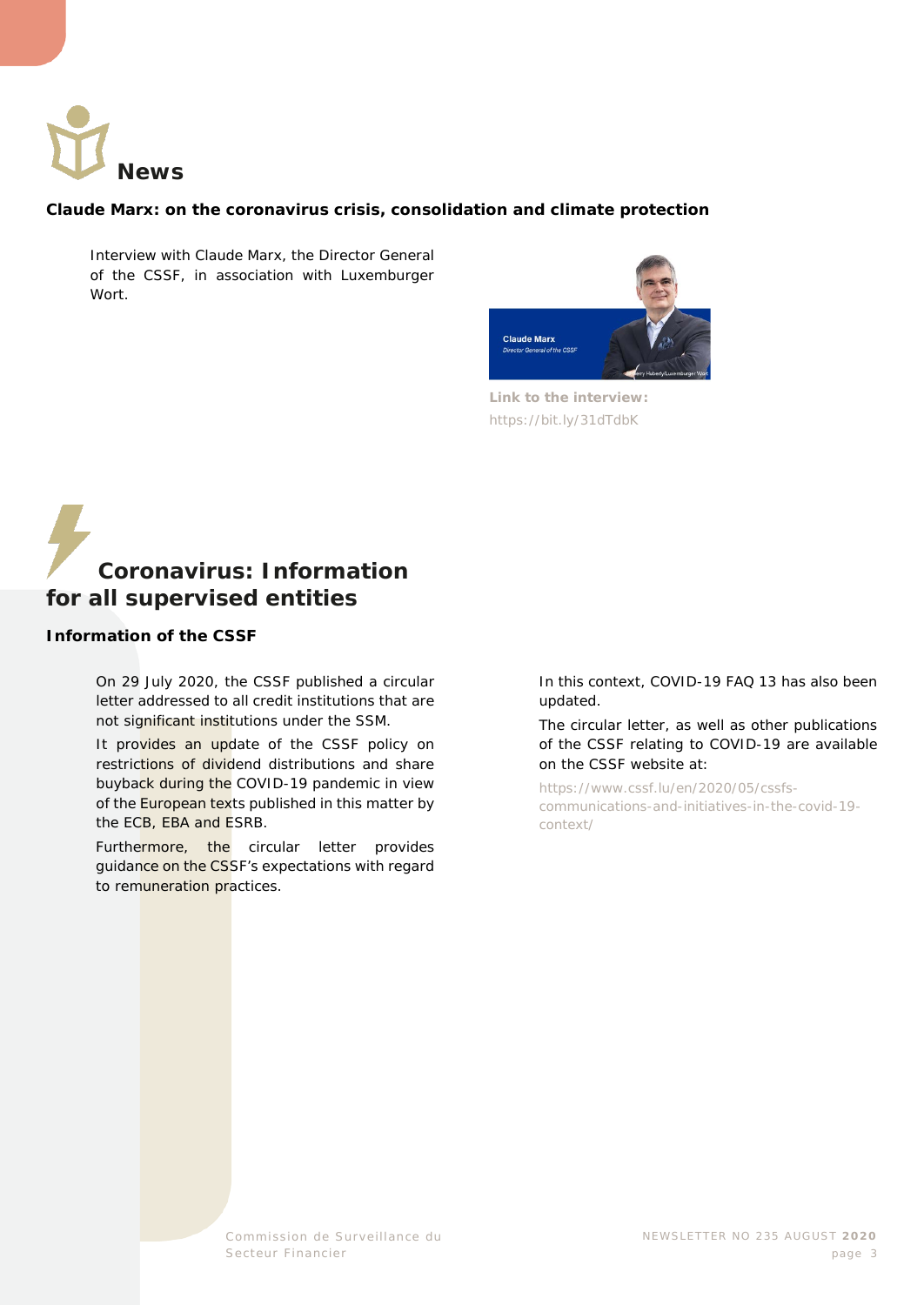#### <span id="page-3-0"></span>**Summary of the communications by the European authorities**

**On 7 July 2020,** the EBA published a report, which provides clarifications on the application of the prudential framework that have been raised as a consequence of the COVID-19 pandemic. It is part of the EBA's wider monitoring of the implementation of COVID-19 policies as well as of the application of existing policies under these exceptional circumstances.

<https://eba.europa.eu/eba-provides-clarity-implementation-prudential-framework-context-covid-19>

**On 9 July 2020,** the EBA issued a call on resolution authorities to consider the impact of COVID-19 on resolution strategies and resolvability assessments. With this statement, the EBA intends to reiterate the importance of resolution planning in times of uncertainty to ensure that resolution stands as a credible option in times of stress. In addition, the EBA highlights the importance for resolution authorities to continue promoting institutions' efforts to enhance their capabilities and increase their resolvability.

[https://eba.europa.eu/eba-calls-resolution-authorities-consider-impact-covid-19-resolution-strategies-and](https://eba.europa.eu/eba-calls-resolution-authorities-consider-impact-covid-19-resolution-strategies-and-resolvability)[resolvability](https://eba.europa.eu/eba-calls-resolution-authorities-consider-impact-covid-19-resolution-strategies-and-resolvability)

**On 9 July 2020,** ESMA published a public statement on external support under Article 35 of the Money Market Funds (MMF) Regulation. ESMA issued this statement in the context of financial markets authorities' recent actions to mitigate the impact of COVID-19 on the EU's financial markets, to clarify the potential interaction between the intermediation of credit institutions and the requirements of Article 35 of the MMF Regulation on external support. It also aims to coordinate the supervisory approaches of national competent authorities (NCAs) in light of liquidity challenges for MMFs in the context of the current COVID-19 pandemic.

[https://www.esma.europa.eu/press-news/esma-news/esma-clarifies-external-support-within-meaning](https://www.esma.europa.eu/press-news/esma-news/esma-clarifies-external-support-within-meaning-article-35-mmf-regulation)[article-35-mmf-regulation](https://www.esma.europa.eu/press-news/esma-news/esma-clarifies-external-support-within-meaning-article-35-mmf-regulation)

**On 15 July 2020,** the FSB published a report addressed to the G20. This report, delivered to G20 Finance Ministers and Central Bank Governors for their virtual meeting on 18 July, assesses COVIDrelated financial stability developments, details policy measures taken and sets out work to assess their effectiveness.

Since the FSB last updated the G20 in April, financial markets have continued to recover from the COVID-19 shock on the back of this decisive policy action. While improving market sentiment has lifted risky asset prices, this may not fully reflect the fact that the pandemic continues and the path of recovery remains highly uncertain. As a result, risky assets remain vulnerable to shifts in the economic outlook.

[https://www.fsb.org/2020/07/covid-19-pandemic-financial-stability-implications-and-policy-measures](https://www.fsb.org/2020/07/covid-19-pandemic-financial-stability-implications-and-policy-measures-taken-report-to-the-g20/)[taken-report-to-the-g20/](https://www.fsb.org/2020/07/covid-19-pandemic-financial-stability-implications-and-policy-measures-taken-report-to-the-g20/)

**On 21 July 2020,** the EBA published an overview of public guarantee schemes issued in response to the COVID-19 pandemic. This publication, which complements the information included in the EBA Report on the implementation of selected COVID-19 policies, aims at providing transparency to the public on the existence of public guarantees, as well as responding to the European Commission's request for a stock-take of such guarantees.

[https://eba.europa.eu/eba-publishes-overview-public-guarantee-schemes-issued-response-covid-19](https://eba.europa.eu/eba-publishes-overview-public-guarantee-schemes-issued-response-covid-19-pandemic) [pandemic](https://eba.europa.eu/eba-publishes-overview-public-guarantee-schemes-issued-response-covid-19-pandemic)

**On 21 July 2020,** ESMA issued a Public Statement recommending coordination of supervisory action with regards to issuers' accounting for COVID-19-related rent concessions.

[https://www.esma.europa.eu/press-news/esma-news/esma-recommends-supervisory-coordination](https://www.esma.europa.eu/press-news/esma-news/esma-recommends-supervisory-coordination-accounting-covid-19-related-rent)[accounting-covid-19-related-rent](https://www.esma.europa.eu/press-news/esma-news/esma-recommends-supervisory-coordination-accounting-covid-19-related-rent)

**On 23 July 2020,** the ESRB published its Annual Report 2019. This ninth ESRB Annual Report covers the year from 1 April 2019 to 31 March 2020. While that period includes the early onset of the COVID-19 pandemic, the economic and financial consequences of the COVID-19 crisis have continued to evolve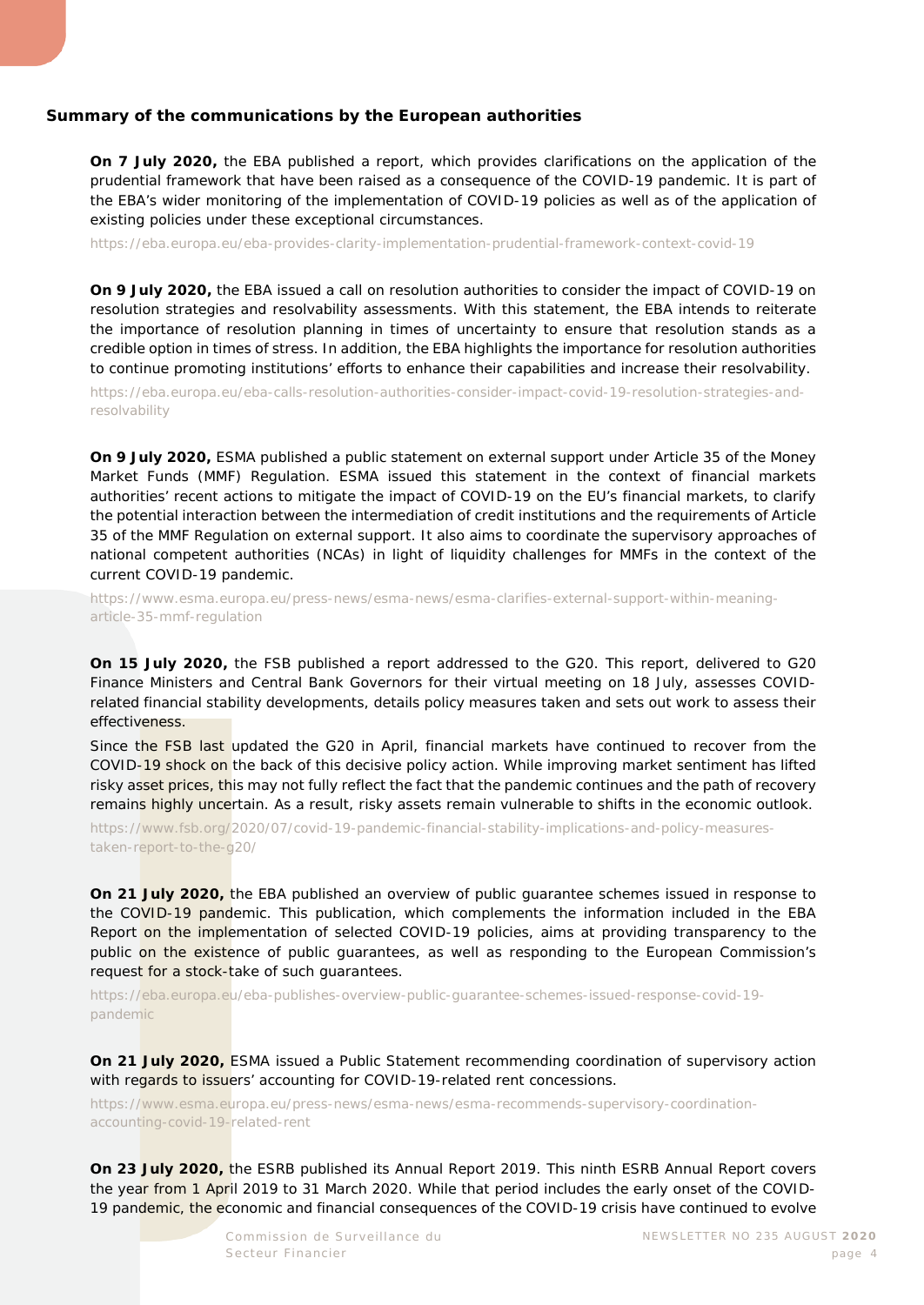rapidly in subsequent months. For that reason, this year's Annual Report includes – exceptionally – the ESRB's assessment of risks up to June 2020, so as to reflect the new systemic risks that have emerged as the European economy has endured this extraordinary macroeconomic shock.

[https://www.esrb.europa.eu/pub/pdf/ar/2020/esrb.ar2019~03c9997400.en.pdf?b7d33af91d34b47c897975c](https://www.esrb.europa.eu/pub/pdf/ar/2020/esrb.ar2019%7E03c9997400.en.pdf?b7d33af91d34b47c897975c9bbc370cc) [9bbc370cc](https://www.esrb.europa.eu/pub/pdf/ar/2020/esrb.ar2019%7E03c9997400.en.pdf?b7d33af91d34b47c897975c9bbc370cc)

**On 23 July 2020, following the publication of its [statement on additional supervisory measures](https://eba.europa.eu/sites/default/documents/files/document_library/News%20and%20Press/Press%20Room/Press%20Releases/2020/EBA%20Provides%20further%20guidance%20on%20the%20use%20of%20flexibility%20in%20relation%20to%20COVID-19%20and%20Calls%20for%20heightened%20attention%20to%20risks/882754/EBA%20statement%20on%20additional%20supervisory%20measures%20in%20the%20COVID-19%20pandemic.pdf) in** relation to the COVID-19 pandemic, the EBA published guidelines that make available to competent authorities a special procedure for the supervisory review and evaluation process (SREP) for the year 2020. The new guidelines identify how flexibility and pragmatism could be exercised in relation to the SREP framework in the context of this pandemic.

[https://eba.europa.eu/eba-publishes-guidelines-pragmatic-and-flexible-approach-2020-supervisory-review](https://eba.europa.eu/eba-publishes-guidelines-pragmatic-and-flexible-approach-2020-supervisory-review-and-evaluation)[and-evaluation](https://eba.europa.eu/eba-publishes-guidelines-pragmatic-and-flexible-approach-2020-supervisory-review-and-evaluation)

**On 28 July 2020**, the ECB published the aggregate results of its vulnerability analysis of banks directly supervised within the Single Supervisory Mechanism. The exercise assessed how the economic shock caused by the COVID-19 outbreak would impact 86 euro area banks and aimed to identify potential vulnerabilities within the banking sector over a three-year horizon. Overall, the results show that the euro area banking sector can withstand the pandemic-induced stress.

[https://www.bankingsupervision.europa.eu/press/pr/date/2020/html/ssm.pr200728~7df9502348.en.html](https://www.bankingsupervision.europa.eu/press/pr/date/2020/html/ssm.pr200728%7E7df9502348.en.html)

**On 28 July 2020,** ESMA informed that it is working on a proposal to possibly delay the entry into force of the CSDR settlement discipline regime until 1 February 2022. This is due to the impact of the COVID-19 pandemic on the implementation of regulatory projects and IT deliveries by CSDs and came as a request from the European Commission.

[https://www.esma.europa.eu/press-news/esma-news/esma-preparing-new-rts-further-postpone-csdr](https://www.esma.europa.eu/press-news/esma-news/esma-preparing-new-rts-further-postpone-csdr-settlement-discipline)[settlement-discipline](https://www.esma.europa.eu/press-news/esma-news/esma-preparing-new-rts-further-postpone-csdr-settlement-discipline)

**On 30 July 2020,** the EBA published its quarterly Risk Dashboard together with the results of the Risk Assessment Questionnaire (RAQ). The updated data shows that the impact of COVID-19 was mainly reflected in a contraction of banks' capital ratios and profitability, the cost of risk increased, whereas non-performing loans (NPL) ratios remained stable, confirming that the impact of the pandemic on asset quality can be delayed. The EBA has also published a thematic note on leveraged finance, which highlights that the expansion of this market segment in recent years has come along with a significant easing of credit standards.

[https://eba.europa.eu/eba-sees-first-impact-covid-19-materialising-eu-banks'-q1-data](https://eba.europa.eu/eba-sees-first-impact-covid-19-materialising-eu-banks)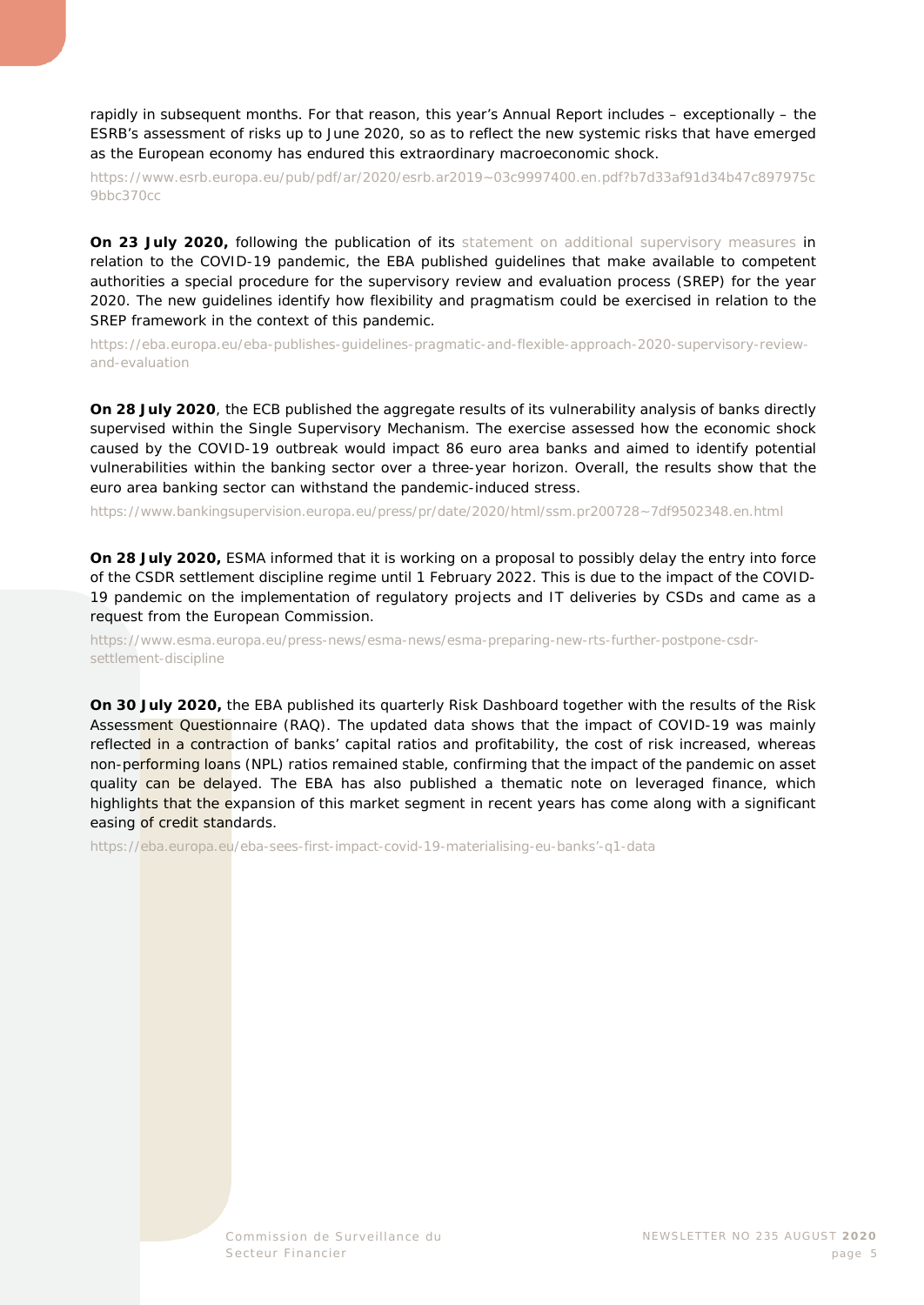<span id="page-5-0"></span>

On 30 July 2020, the CSSF updated question 13 of the [COVID-19 FAQ.](https://www.cssf.lu/en/document/faq-covid-19/)

On 7 August 2020, the CSSF published a new version of the "FAQ concerning the Luxembourg Law of 17 December 2010 relating [to undertakings for collective investment"](https://www.cssf.lu/en/document/faq-concerning-the-luxembourg-law-of-17-december-2010-relating-to-undertakings-for-collective-investment-version-9/).

On 20 August 2020, the CSSF published ["Questions and Answers related to Circular CSSF 20/747"](https://www.cssf.lu/en/document/questions-and-answers-related-to-circular-cssf-20-747/).

<span id="page-5-1"></span>

#### <span id="page-5-2"></span>**Warnings of the CSSF**

Since the publication of the last Newsletter, the CSSF published the following warnings:

- − [Warning concerning the website www.trendingraphs.net](https://www.cssf.lu/en/2020/07/warning-concerning-the-website-www-trendingraphs-net/)
- − [Warning concerning the website https://merceralternatives.com](https://www.cssf.lu/en/2020/07/warning-concerning-the-website-https-merceralternatives-com/)
- − [Warning concerning the website https://dunhillwealthadvisory.com](https://www.cssf.lu/en/2020/07/warning-concerning-the-website-https-dunhillwealthadvisory-com/)
- − [Warning regarding the activities of an entity named LuxisTrade Ltd](https://www.cssf.lu/en/2020/08/warning-regarding-the-activities-of-an-entity-named-luxistrade-ltd/)

Given the significant number of fraudulent websites recently identified, the CSSF recommends you to verify whether the entity with which you would like to do business is supervised by the CSSF by using the application "**[Search Entities](https://searchentities.apps.cssf.lu/search-entities/search?lng=en)**". In case of doubt, please contact the CSSF.

#### <span id="page-5-3"></span>**Warnings published by other authorities**

The UK authority (FCA) issued a warning regarding the activities of an entity named Premium Systems/ [Trendingraphs.](https://www.fca.org.uk/news/warnings/premium-systems-trendingraphs)

#### <span id="page-5-4"></span>**Warnings published by IOSCO**

Several warnings have been published on the IOSCO website at:

[https://www.iosco.org/investor\\_protection/?subsection=investor\\_alerts\\_portal](https://www.iosco.org/investor_protection/?subsection=investor_alerts_portal)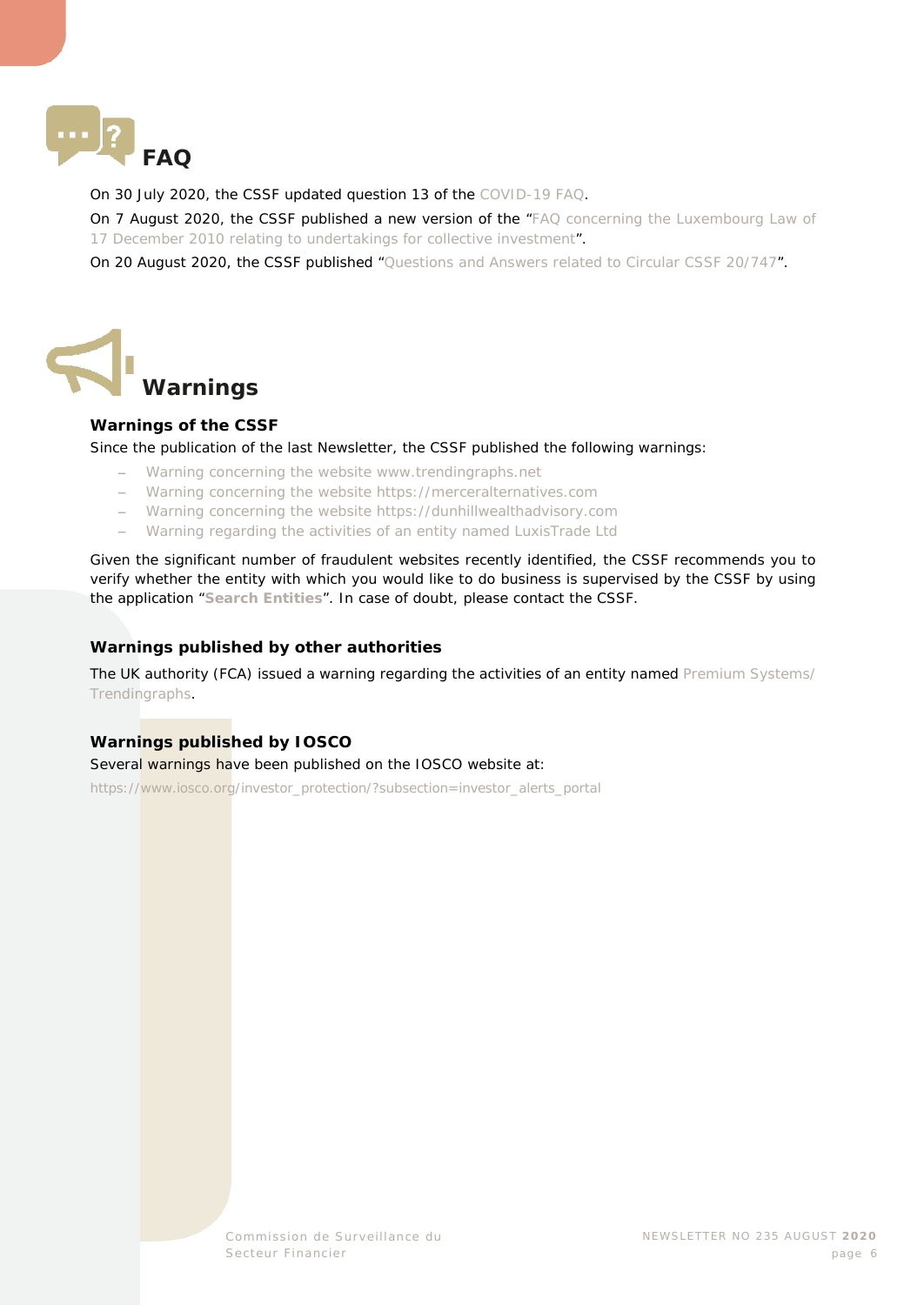<span id="page-6-0"></span>

#### **National regulation**

#### **Circular CSSF 20/749 - Legislative and non-legislative moratoria**

The purpose of the circular is to amend Circular CSSF 20/741 in order to introduce the new deadline provided in the EBA Guidelines (EBA/GL/2020/02) on legislative and non-legislative moratoria on loan repayments applied in the light of the COVID-19 crisis.

#### **Circular CSSF 20/750 - Information and communication technology (ICT)**

The circular implements the EBA Guidelines (EBA/GL/2019/04) on ICT and security risk management, amends Circular CSSF 12/552 and repeals and replaces Circular CSSF 19/713.

#### **Grand-ducal Regulation of 14 August 2020 – AML/CFT**

The grand-ducal regulation amends Grand-ducal Regulation of 1 February 2010 providing details on certain provisions of the Law of 12 November 2004 on the fight against money laundering and terrorist financing, as amended. The coordination version of Grand-ducal Regulation of 1 February 2010 is available on the CSSF website at: [https://www.cssf.lu/en/document/grand-ducal-regulation-of-1](https://www.cssf.lu/en/document/grand-ducal-regulation-of-1-february-2010-coordinated-version/) [february-2010-coordinated-version/.](https://www.cssf.lu/en/document/grand-ducal-regulation-of-1-february-2010-coordinated-version/)

#### **CSSF Regulation No 20-05 – AML/CFT**

CSSF Regulation N° 20-05 amends CSSF Regulation No 12-02 of 14 December 2012 on the fight against money laundering and terrorist financing. The coordinated version of CSSF Regulation No 12-02 is available on the CSSF website at: [https://www.cssf.lu/en/document/cssf-regulation-n12-02-2/.](https://www.cssf.lu/en/document/cssf-regulation-n12-02-2/)

## <span id="page-6-1"></span>**Communiqués**

| Date       |  | <b>Publications</b>                                                                |  |  |
|------------|--|------------------------------------------------------------------------------------|--|--|
| 29.07.2020 |  | Global situation of undertakings for collective investment at the end of June 2020 |  |  |
| 25.08.2020 |  | Global situation of undertakings for collective investment at the end of July 2020 |  |  |
| 26.08.2020 |  | Communication related to the EBA Opinion on Obstacles                              |  |  |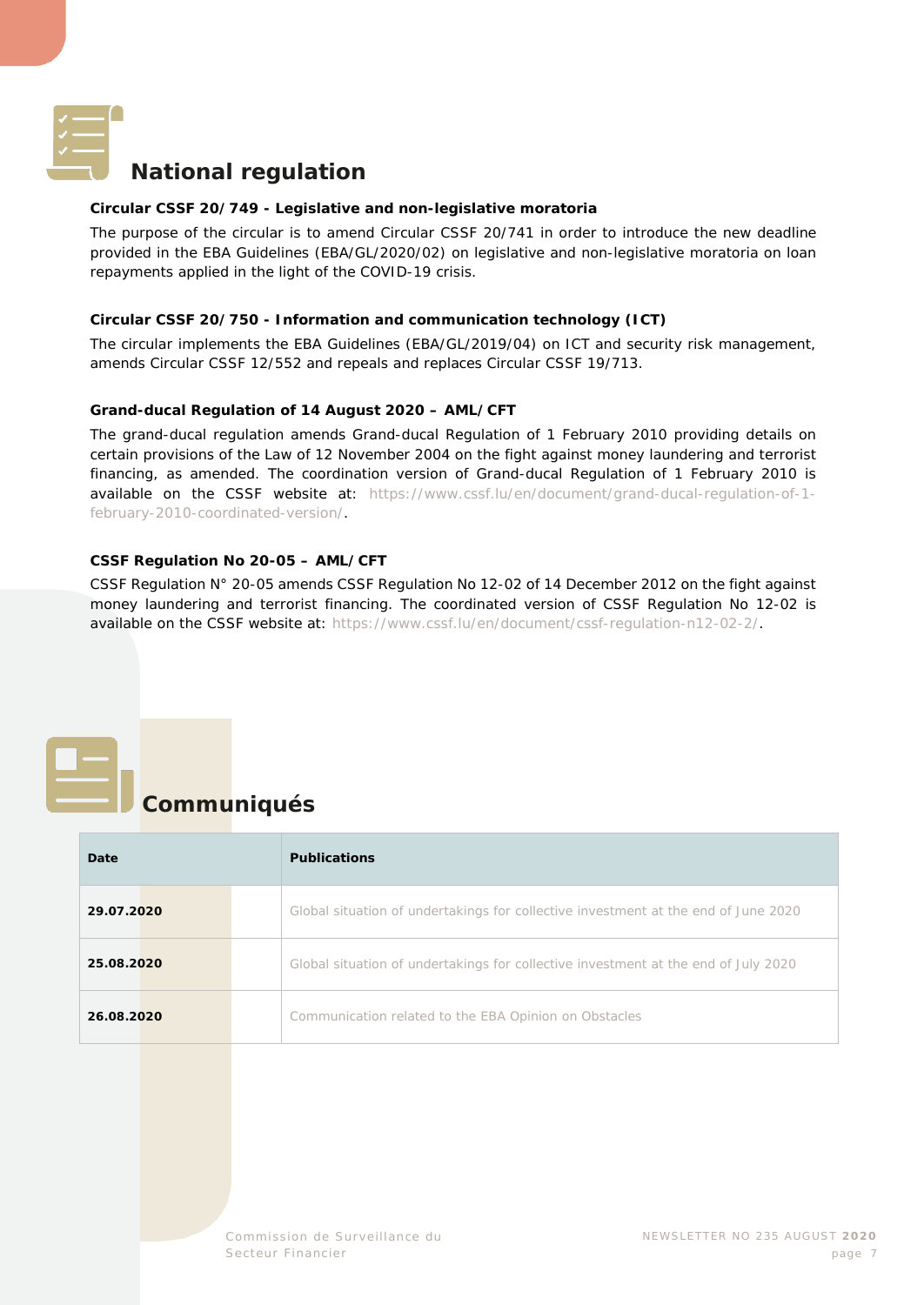<span id="page-7-1"></span><span id="page-7-0"></span>

#### **MONTHLY STATISTICS**

#### **INVESTMENT FIRMS: INCREASE IN THE BALANCE SHEET TOTAL AS AT 30 JUNE 2020**



#### **Development in the balance sheet total and provisional net result of investment firms**

#### **SPECIALISED PFS: DECREASE IN THE BALANCE SHEET TOTAL AS AT 30 JUNE 2020**



**Development in the balance sheet total and provisional net result of specialised PFS**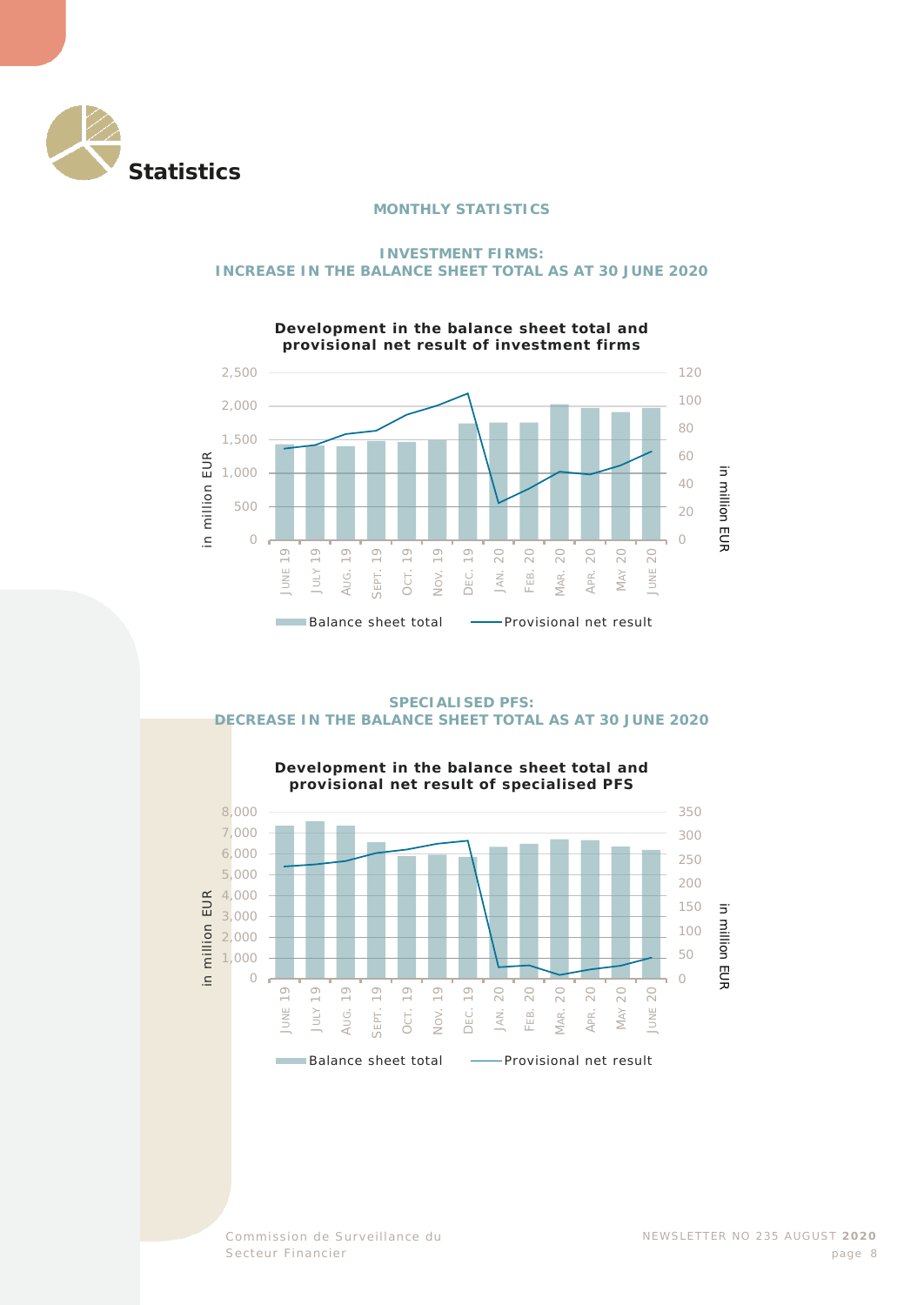



### **Development in the balance sheet total and**

**UCIS: SITUATION AS AT 30 JUNE 2020**

**NUMBER OF UCIS**



| <b>Total</b> | 1,327 | 2,063 | 43 | 236 | 3,669 |
|--------------|-------|-------|----|-----|-------|
| SICAR        |       |       |    | 236 | 236   |
| <b>FIS</b>   | 309   | 1,098 | 41 |     | 1,448 |
|              |       |       |    |     |       |

Secteur Financier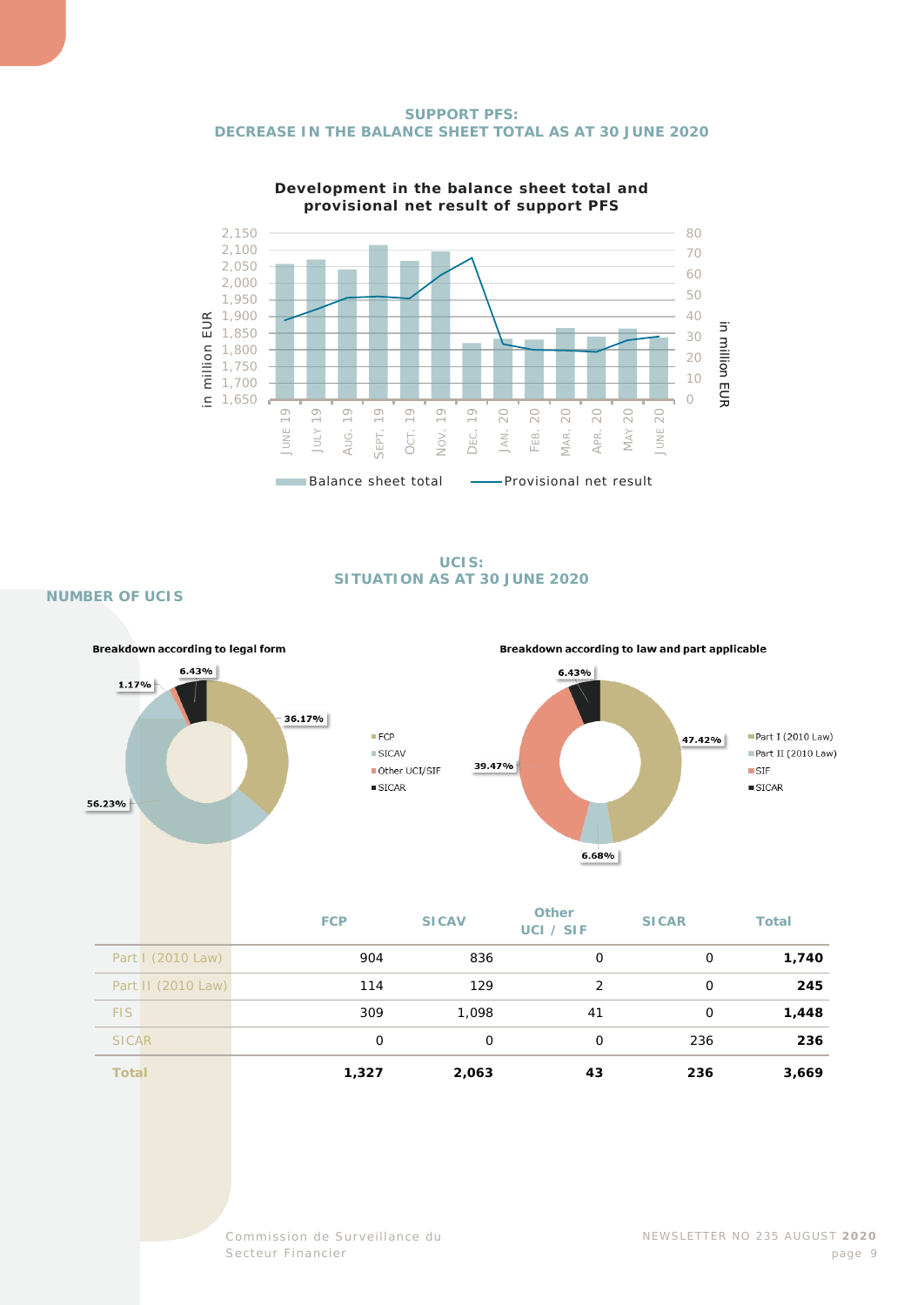#### **NET ASSETS OF UCIS**



|                    | <b>FCP</b> | <b>SICAV</b> | <b>Other</b><br>UCI / SIF | <b>SICAR</b> | <b>Total</b> |
|--------------------|------------|--------------|---------------------------|--------------|--------------|
| Part I (2010 Law)  | 601.875    | 3,181,785    | 0.000                     | 0.000        | 3,783.660    |
| Part II (2010 Law) | 48.605     | 98.783       | 0.472                     | 0.000        | 147.860      |
| <b>SIF</b>         | 188.431    | 377.148      | 30.387                    | 0.000        | 595.966      |
| <b>SICAR</b>       | 0.000      | 0.000        | 0.000                     | 57.710       | 57.710       |
| Total              | 838.911    | 3,657.716    | 30.859                    | 57.710       | 4,585.196    |

#### **NET ASSETS BROKEN DOWN BY INVESTMENT POLICY**

|                        |                                             | <b>Breakdown by investment policy</b>                    | Net assets<br>$(in bn \in)$ | Number of<br>fund units |
|------------------------|---------------------------------------------|----------------------------------------------------------|-----------------------------|-------------------------|
|                        | <b>Fixed-Income Transferable Securities</b> |                                                          | 1,363.584                   | 3,227                   |
|                        | Variable-Yield Transferable Securities      |                                                          | 1,337.148                   | 4,049                   |
|                        | Mixed Transferable Securities               |                                                          | 914.710                     | 3,778                   |
| <b>Funds of Funds</b>  |                                             |                                                          | 266.371                     | 2,079                   |
|                        |                                             | Money Market Instruments and Other Short-Term Securities | 419.420                     | 218                     |
| Cash                   |                                             |                                                          | 10.261                      | 17                      |
| Private Equity         |                                             |                                                          | 43.846                      | 225                     |
| Venture Capital        |                                             |                                                          | 2.712                       | 29                      |
| <b>Real Estate</b>     |                                             |                                                          | 90.443                      | 321                     |
| Futures and/or Options |                                             |                                                          | 12.093                      | 103                     |
| <b>Other Assets</b>    |                                             |                                                          | 66.898                      | 293                     |
| Public-to-Private      |                                             |                                                          | 0.124                       | 3                       |
| Mezzanine              |                                             |                                                          | 2.685                       | 11                      |
|                        | Venture Capital (SICAR)                     |                                                          | 8.268                       | 79                      |
| Private Equity (SICAR) |                                             |                                                          | 46.633                      | 280                     |
| <b>TOTAL</b>           |                                             |                                                          | 4,585.196                   | 14,712                  |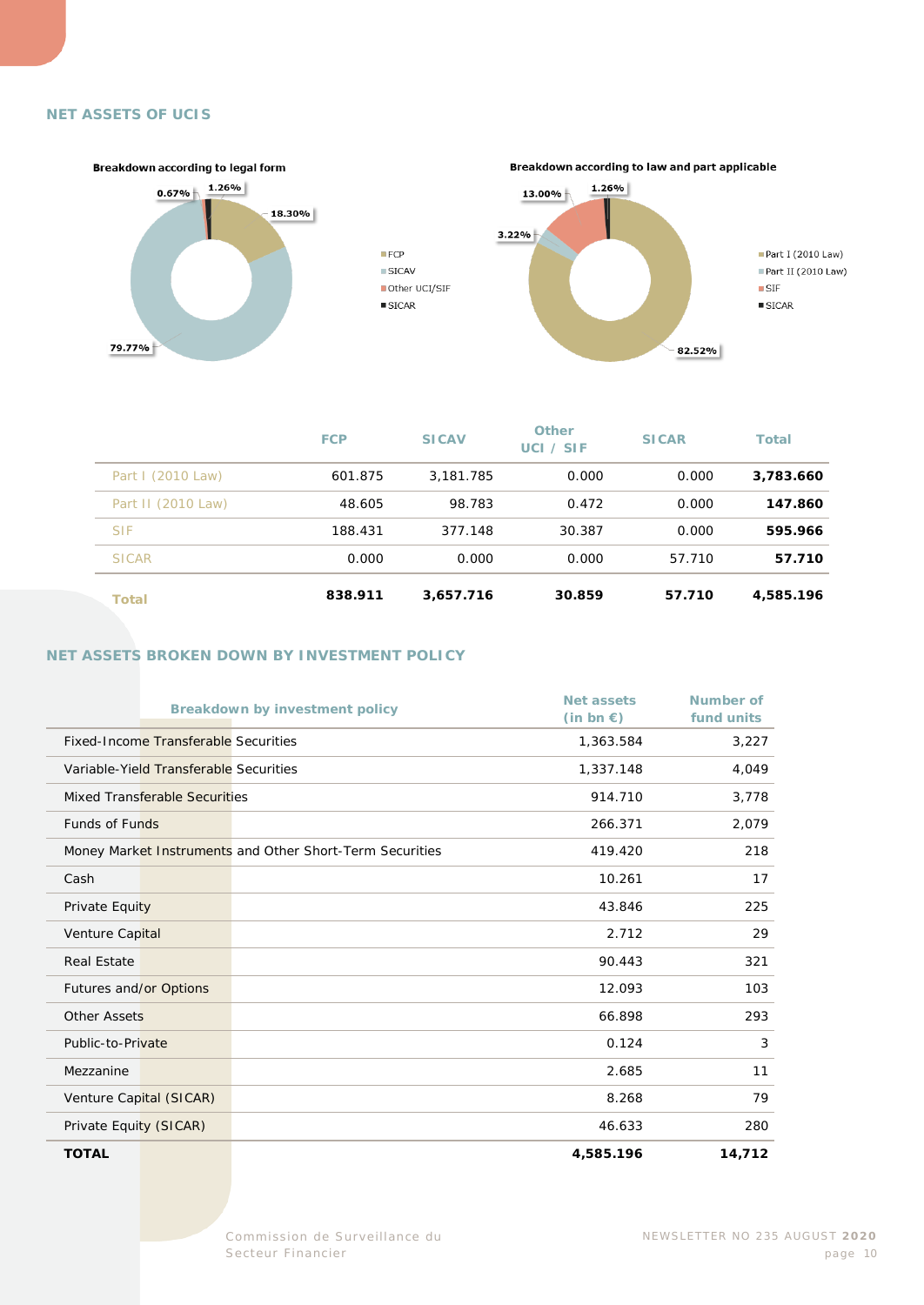|                                        | <b>Breakdown by investment policy</b> |                                           | <b>Net assets</b><br>$(in bn \in)$ | Number of<br>fund units | <b>Subscriptions</b><br>(in bn $\epsilon$ ) | <b>Redemptions</b><br>(in bn $\epsilon$ ) | <b>Net</b><br>subscriptions<br>(in bn $\epsilon$ ) |  |
|----------------------------------------|---------------------------------------|-------------------------------------------|------------------------------------|-------------------------|---------------------------------------------|-------------------------------------------|----------------------------------------------------|--|
| <b>PART I</b>                          |                                       |                                           |                                    |                         |                                             |                                           |                                                    |  |
| Fixed-Income Transferable Securities   |                                       |                                           | 1,249.362                          | 2,712                   | 65.214                                      | 53.079                                    | 12.135                                             |  |
| Variable-Yield Transferable Securities |                                       |                                           | 1,261.644                          | 3,717                   | 60.739                                      | 50.851                                    | 9.888                                              |  |
| <b>Mixed Transferable Securities</b>   |                                       |                                           | 726.127                            | 2,741                   | 23.993                                      | 22.437                                    | 1.556                                              |  |
| Funds of Funds                         |                                       |                                           | 130.671                            | 889                     | 3.224                                       | 2.435                                     | 0.789                                              |  |
| <b>Term Securities</b>                 |                                       | Money Market Instruments and Other Short- | 395.978                            | 174                     | 199.858                                     | 187.459                                   | 12.399                                             |  |
| Cash                                   |                                       |                                           | 10.205                             | 15                      | 3.440                                       | 3.060                                     | 0.380                                              |  |
| Futures and/or Options                 |                                       |                                           | 6.847                              | 51                      | 0.163                                       | 0.164                                     | $-0.001$                                           |  |
| <b>Other Assets</b>                    |                                       | 2.826                                     | 10                                 | 0.073                   | 0.048                                       | 0.025                                     |                                                    |  |
|                                        |                                       | <b>SUB-TOTAL PART I</b>                   | 3,783.660                          | 10,309                  | 356.704                                     | 319.533                                   | 37.171                                             |  |
| <b>PART II</b>                         |                                       |                                           |                                    |                         |                                             |                                           |                                                    |  |
| Fixed-Income Transferable Securities   |                                       |                                           | 16.981                             | 90                      | 0.476                                       | 0.460                                     | 0.016                                              |  |
| Variable-Yield Transferable Securities |                                       |                                           | 16.461                             | 58                      | 0.392                                       | 0.196                                     | 0.196                                              |  |
| Mixed Transferable Securities          |                                       |                                           | 53.596                             | 189                     | 1.907                                       | 1.466                                     | 0.441                                              |  |
| Funds of Funds                         |                                       |                                           | 26.405                             | 225                     | 0.259                                       | 0.542                                     | $-0.283$                                           |  |
| <b>Term Securities</b>                 |                                       | Money Market Instruments and Other Short- | 17.928                             | 34                      | 1.157                                       | 1.235                                     | $-0.078$                                           |  |
| Cash                                   |                                       |                                           | 0.000                              | $\mathbf{O}$            | 0.000                                       | 0.000                                     | 0.000                                              |  |
| Private Equity                         |                                       |                                           | 8.242                              | 18                      | 0.047                                       | 0.042                                     | 0.005                                              |  |
| Venture Capital                        |                                       |                                           | 0.029                              | $\mathbf{1}$            | 0.000                                       | 0.000                                     | 0.000                                              |  |
| Real Estate                            |                                       |                                           | 2.753                              | 6                       | 0.005                                       | 0.055                                     | $-0.050$                                           |  |
| Futures and/or Options                 |                                       |                                           | 1.363                              | 17                      | 0.030                                       | 0.040                                     | $-0.010$                                           |  |
| <b>Other Assets</b>                    |                                       |                                           | 4.102                              | 18                      | 0.082                                       | 0.135                                     | $-0.053$                                           |  |
|                                        |                                       | <b>SUB-TOTAL PART II</b>                  | 147.860                            | 656                     | 4.355                                       | 4.171                                     | 0.184                                              |  |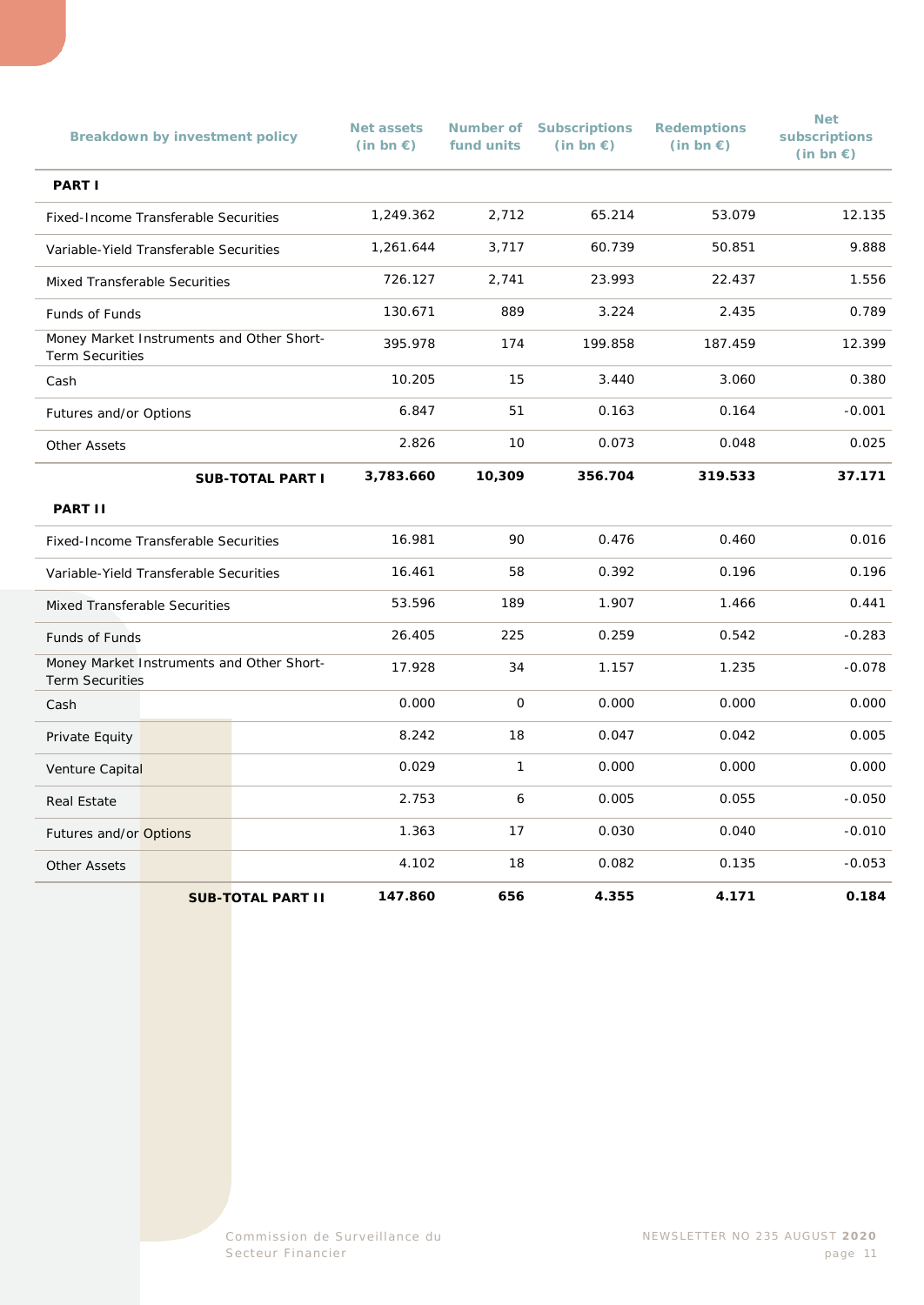#### **SIF**

|                                        | <b>TOTAL LUXEMBOURG UCIS</b>                | 4,585.196 | 14,712         | 372.988 | 336.541 | 36.447   |
|----------------------------------------|---------------------------------------------|-----------|----------------|---------|---------|----------|
|                                        | <b>TOTAL SICAR</b>                          | 57.710    | 373            | 0.001   | 0.107   | $-0.106$ |
| Private Equity                         |                                             | 46.633    | 280            | 0.001   | 0.107   | $-0.106$ |
| Venture Capital                        |                                             | 8.268     | 79             | 0.000   | 0.000   | 0.000    |
| Mezzanine                              |                                             | 2.685     | 11             | 0.000   | 0.000   | 0.000    |
| Public-to-Private                      |                                             | 0.124     | 3              | 0.000   | 0.000   | 0.000    |
| <b>SICAR</b>                           |                                             |           |                |         |         |          |
|                                        | <b>SUB-TOTAL SIFs</b>                       | 595.966   | 3,374          | 11.928  | 12.730  | $-0.802$ |
| <b>Other Assets</b>                    |                                             | 59.970    | 265            | 0.967   | 0.570   | 0.397    |
| Futures and/or Options                 |                                             | 3.883     | 35             | 0.029   | 0.048   | $-0.019$ |
| <b>Real Estate</b>                     |                                             | 87.690    | 315            | 2.853   | 0.773   | 2.080    |
| Venture Capital                        |                                             | 2.683     | 28             | 0.079   | 0.000   | 0.079    |
| Private Equity                         |                                             | 35.604    | 207            | 0.375   | 0.492   | $-0.117$ |
| Cash                                   |                                             | 0.056     | $\overline{2}$ | 0.001   | 0.000   | 0.001    |
| <b>Term Securities</b>                 | Money Market Instruments and Other Short-   | 5.514     | 10             | 1.333   | 1.421   | $-0.088$ |
| Funds of Funds                         |                                             | 109.295   | 965            | 1.396   | 1.564   | $-0.168$ |
|                                        | Mixed Transferable Securities               | 134.987   | 848            | 1.284   | 2.743   | $-1.459$ |
| Variable-Yield Transferable Securities |                                             | 59.043    | 274            | 0.555   | 1.732   | $-1.177$ |
|                                        | <b>Fixed-Income Transferable Securities</b> | 97.241    | 425            | 3.056   | 3.387   | $-0.331$ |
|                                        |                                             |           |                |         |         |          |

#### **ORIGIN OF THE INITIATORS OF LUXEMBOURG UCIS**

| Country       | <b>Net assets</b><br>(in bn EUR) | in $%$ | Number of<br><b>UCIS</b> | in $%$ | Number of<br>fund units | in %    |
|---------------|----------------------------------|--------|--------------------------|--------|-------------------------|---------|
| <b>US</b>     | 972.075                          | 21.2%  | 173                      | 4.7%   | 1,118                   | 7.6%    |
| GB            | 781.268                          | 17.0%  | 255                      | 7.0%   | 1,576                   | 10.7%   |
| <b>CH</b>     | 655.166                          | 14.3%  | 548                      | 14.9%  | 2,750                   | 18.7%   |
| DE            | 636.382                          | 13.9%  | 1,212                    | 33.0%  | 2,540                   | 17.3%   |
| <b>FR</b>     | 429.873                          | 9.4%   | 285                      | 7.8%   | 1,569                   | 10.7%   |
| IT            | 322.026                          | 7.0%   | 138                      | 3.8%   | 1,259                   | 8.5%    |
| <b>BE</b>     | 198.553                          | 4.3%   | 153                      | 4.2%   | 886                     | 6.0%    |
| LU            | 155.290                          | 3.4%   | 251                      | 6.8%   | 762                     | 5.2%    |
| <b>NL</b>     | 97.669                           | 2.1%   | 43                       | 1.2%   | 255                     | $1.7\%$ |
| DK            | 91.662                           | 2.0%   | 23                       | 0.6%   | 220                     | 1.5%    |
| <b>OTHERS</b> | 245.232                          | 5.4%   | 588                      | 16.0%  | 1,777                   | 12.1%   |
| <b>TOTAL</b>  | 4,585.196                        | 100.0% | 3,669                    | 100.0% | 14,712                  | 100.0%  |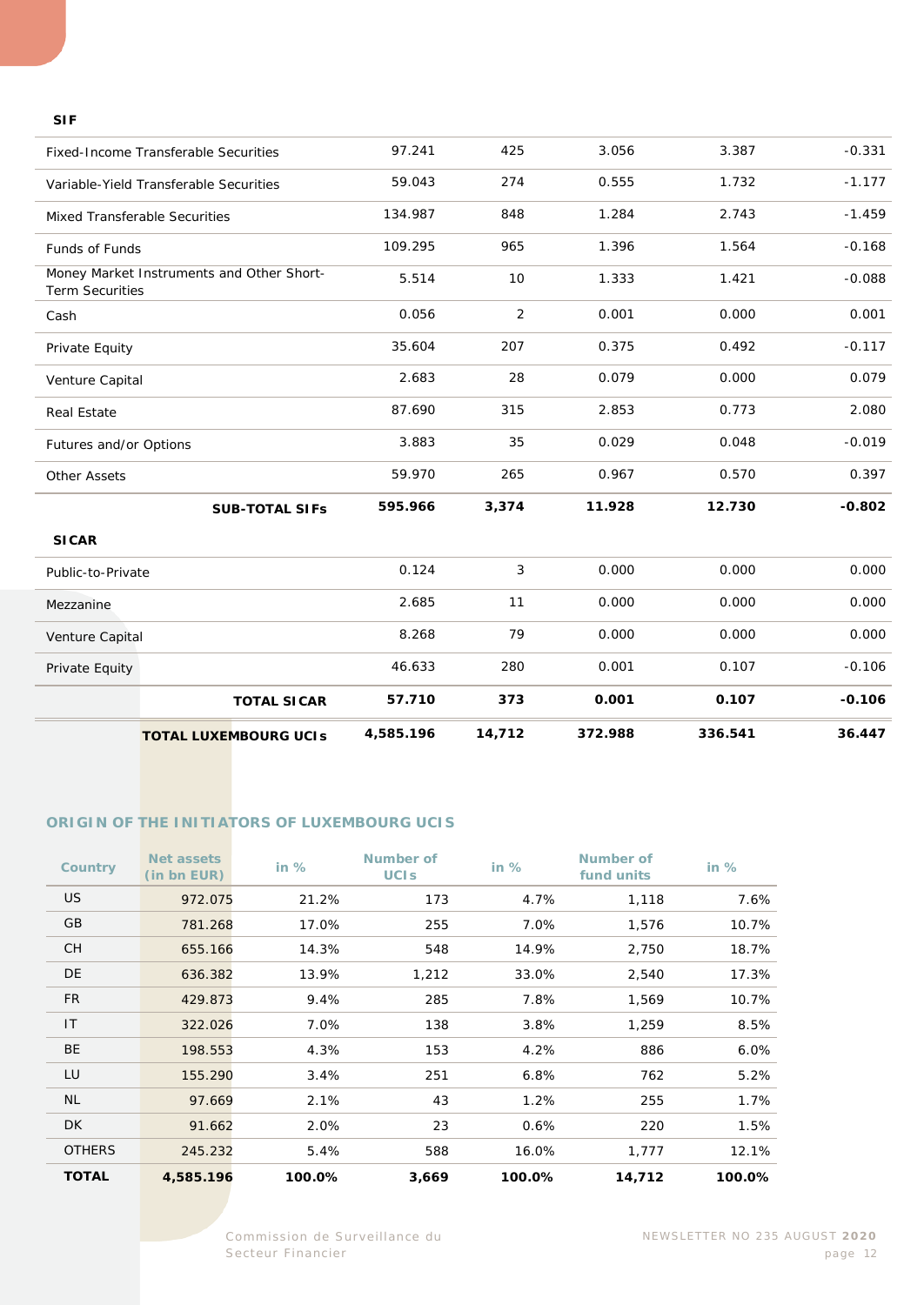#### **BREAKDOWN OF UCI FUND UNITS REGISTERED IN LUXEMBOURG BY REFERENCE CURRENCY**

| <b>Currency</b> | <b>Net assets</b><br>(in bn EUR) | in %     | <b>Number of</b><br>fund units | in $%$   |
|-----------------|----------------------------------|----------|--------------------------------|----------|
| <b>AUD</b>      | 6.166                            | 0.134%   | 26                             | 0.177%   |
| CAD             | 2.717                            | 0.059%   | 21                             | 0.143%   |
| <b>CHF</b>      | 45.810                           | 0.999%   | 271                            | 1.842%   |
| <b>CNH</b>      | 3.489                            | 0.076%   | 25                             | 0.170%   |
| <b>CNY</b>      | 1.231                            | 0.027%   | $\overline{4}$                 | 0.027%   |
| <b>CZK</b>      | 1.229                            | 0.027%   | 70                             | 0.476%   |
| <b>DKK</b>      | 1.777                            | 0.039%   | 13                             | 0.088%   |
| <b>EUR</b>      | 2,405.936                        | 52.472%  | 9,240                          | 62.806%  |
| GBP             | 157.430                          | 3.433%   | 319                            | 2.168%   |
| <b>HKD</b>      | 4.349                            | 0.095%   | 9                              | 0.061%   |
| <b>HUF</b>      | 0.341                            | 0.007%   | 29                             | 0.197%   |
| <b>JPY</b>      | 54.570                           | 1.190%   | 187                            | 1.271%   |
| <b>NOK</b>      | 5.235                            | 0.114%   | 36                             | 0.245%   |
| <b>NZD</b>      | 0.769                            | 0.017%   | 4                              | 0.027%   |
| <b>PLN</b>      | 0.222                            | 0.005%   | 9                              | 0.061%   |
| <b>RON</b>      | 0.482                            | 0.011%   | $\overline{4}$                 | 0.027%   |
| <b>SEK</b>      | 40.154                           | 0.876%   | 131                            | 0.890%   |
| <b>SGD</b>      | 1.095                            | 0.024%   | 6                              | 0.041%   |
| <b>TRY</b>      | 0.004                            | 0.000%   | 1                              | 0.007%   |
| <b>USD</b>      | 1,852.170                        | 40.395%  | 4,306                          | 29.269%  |
| ZAR             | 0.020                            | 0.000%   | 1                              | 0.007%   |
| <b>TOTAL</b>    | 4,585.196                        | 100.000% | 14,712                         | 100.000% |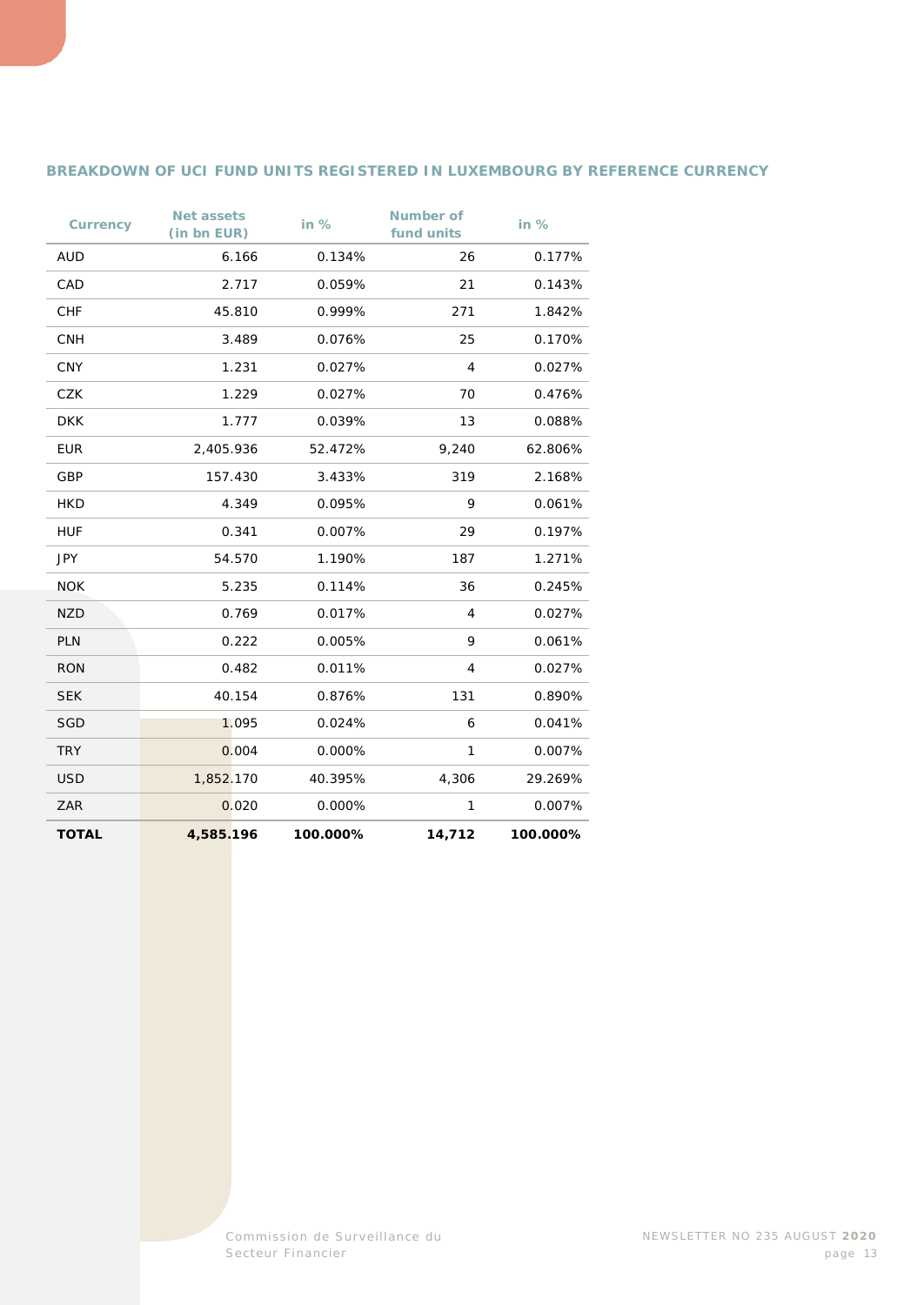#### **UCIS: SITUATION AS AT 31 JULY 2020**

#### **NUMBER OF UCIS**



|                    | <b>FCP</b> | <b>SICAV</b> | <b>Other</b><br>UCI / SIF | <b>SICAR</b> | <b>Total</b> |
|--------------------|------------|--------------|---------------------------|--------------|--------------|
| Part I (2010 Law)  | 897        | 835          | 0                         | 0            | 1,732        |
| Part II (2010 Law) | 114        | 129          | $\overline{2}$            | 0            | 245          |
| <b>FIS</b>         | 310        | 1,100        | 41                        | 0            | 1,451        |
| <b>SICAR</b>       | 0          | 0            | 0                         | 236          | 236          |
| Total              | 1,321      | 2,064        | 43                        | 236          | 3,664        |

#### **NET ASSETS OF UCIS**



 $IFCP$  $\blacksquare$  SICAV Other UCI/SIF  $\blacksquare$ SICAR

Breakdown according to law and part applicable



|                    | <b>FCP</b> | <b>SICAV</b> | <b>Other</b><br>UCI / SIF | <b>SICAR</b> | <b>Total</b> |
|--------------------|------------|--------------|---------------------------|--------------|--------------|
| Part I (2010 Law)  | 606.411    | 3.212.763    | 0.000                     | 0.000        | 3,819.174    |
| Part II (2010 Law) | 48.612     | 99.094       | 0.469                     | 0.000        | 148.175      |
| <b>SIF</b>         | 188.480    | 376.395      | 30.455                    | 0.000        | 595.330      |
| <b>SICAR</b>       | 0.000      | 0.000        | 0.000                     | 54.716       | 54.716       |
| <b>Total</b>       | 843.503    | 3,688.252    | 30.924                    | 54.716       | 4,617.395    |

Commission de Surveillance du NEWSLETTER NO 235 AUGUST **2020**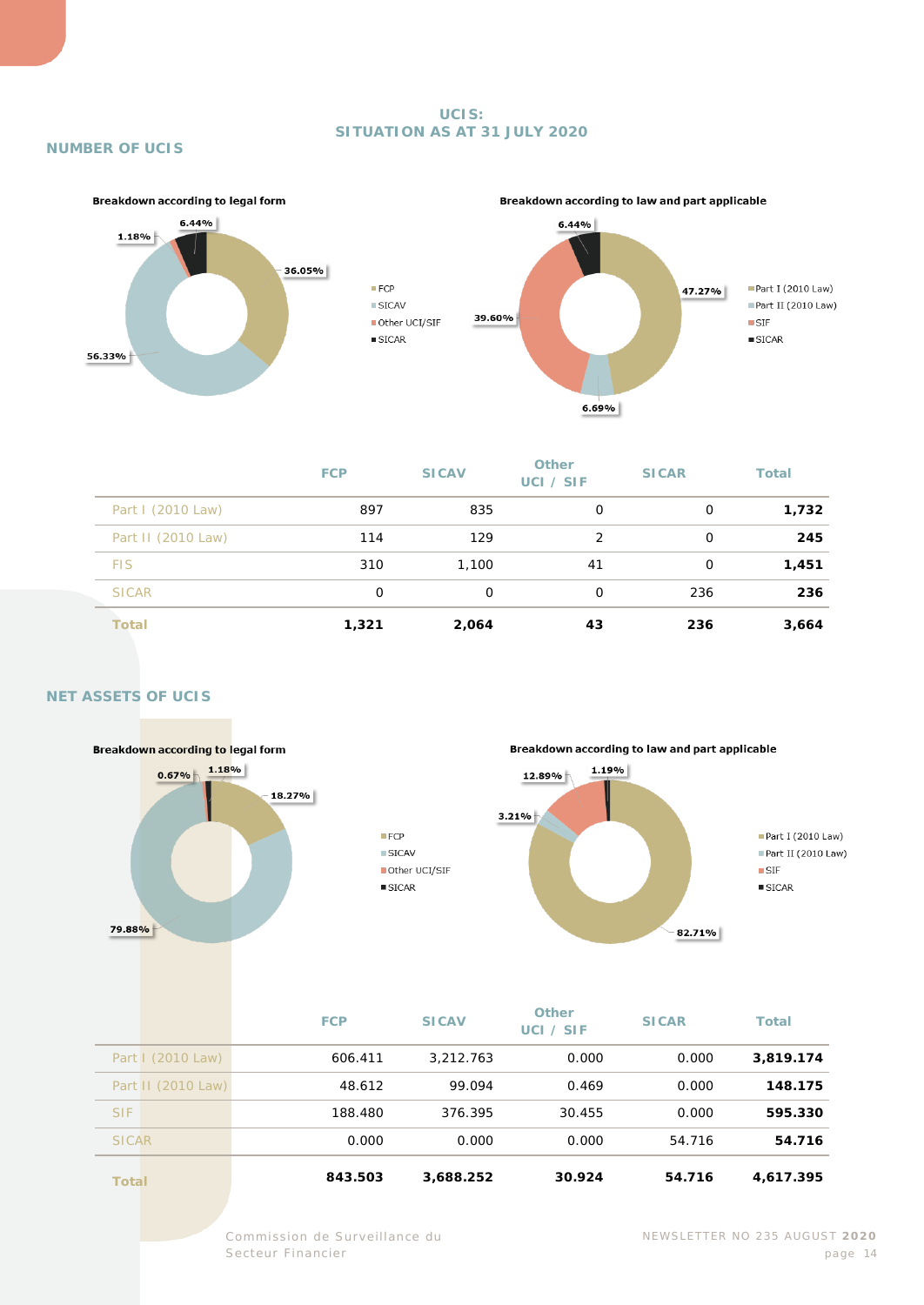#### **NET ASSETS BROKEN DOWN BY INVESTMENT POLICY**

| Breakdown by investment policy                           | <b>Net assets</b><br>$(in bn \in)$ | <b>Number of</b><br>fund units |
|----------------------------------------------------------|------------------------------------|--------------------------------|
| Fixed-Income Transferable Securities                     | 1,366.437                          | 3,229                          |
| Variable-Yield Transferable Securities                   | 1,358.936                          | 4,063                          |
| Mixed Transferable Securities                            | 928.955                            | 3,766                          |
| <b>Funds of Funds</b>                                    | 268.707                            | 2,077                          |
| Money Market Instruments and Other Short-Term Securities | 414.813                            | 220                            |
| Cash                                                     | 10.461                             | 17                             |
| Private Equity                                           | 43.212                             | 223                            |
| Venture Capital                                          | 2.682                              | 29                             |
| <b>Real Estate</b>                                       | 90.267                             | 321                            |
| Futures and/or Options                                   | 11.840                             | 102                            |
| <b>Other Assets</b>                                      | 66.369                             | 293                            |
| Public-to-Private                                        | 0.125                              | 3                              |
| Mezzanine                                                | 1.317                              | 13                             |
| Venture Capital (SICAR)                                  | 7.466                              | 77                             |
| Private Equity (SICAR)                                   | 45.808                             | 280                            |
| <b>TOTAL</b>                                             | 4,617.395                          | 14,713                         |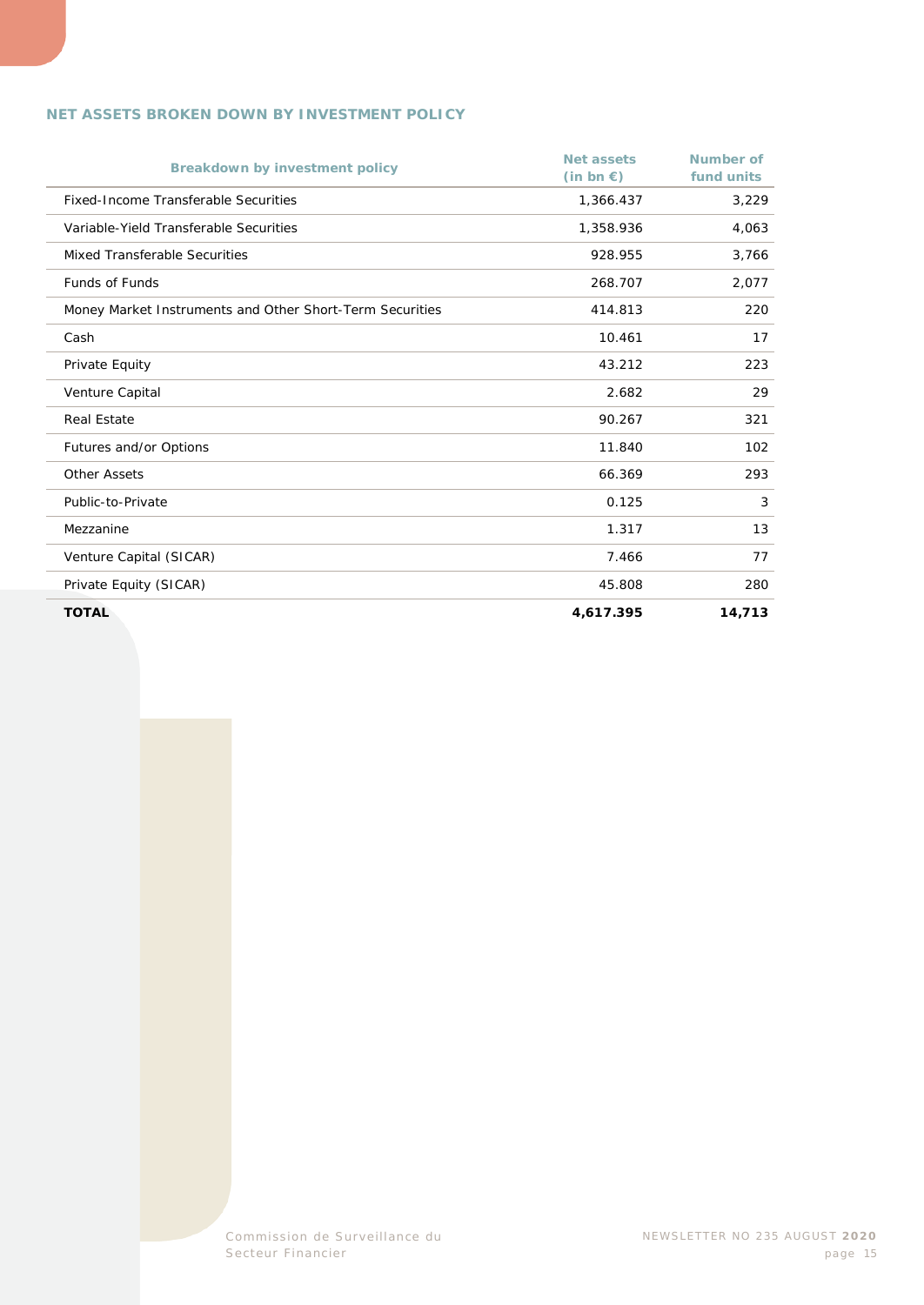|                                             | Breakdown by investment policy |                                           | <b>Net assets</b><br>$(in bn \in)$ | Number of<br>fund units | <b>Subscriptions</b><br>(in bn $\epsilon$ ) | <b>Redemptions</b><br>(in bn $\epsilon$ ) | <b>Net</b><br>subscriptions<br>(in bn $\epsilon$ ) |
|---------------------------------------------|--------------------------------|-------------------------------------------|------------------------------------|-------------------------|---------------------------------------------|-------------------------------------------|----------------------------------------------------|
| <b>PART I</b>                               |                                |                                           |                                    |                         |                                             |                                           |                                                    |
| <b>Fixed-Income Transferable Securities</b> |                                | 1,253.594                                 | 2,715                              | 62.303                  | 56.759                                      | 5.544                                     |                                                    |
| Variable-Yield Transferable Securities      |                                |                                           | 1,283.236                          | 3,730                   | 59.702                                      | 52.042                                    | 7.660                                              |
| Mixed Transferable Securities               |                                |                                           | 738.781                            | 2,733                   | 32.242                                      | 22.338                                    | 9.904                                              |
| Funds of Funds                              |                                |                                           | 132.255                            | 882                     | 2.491                                       | 2.292                                     | 0.199                                              |
| <b>Term Securities</b>                      |                                | Money Market Instruments and Other Short- | 391.108                            | 177                     | 184.953                                     | 179.744                                   | 5.209                                              |
| Cash                                        |                                |                                           | 10.405                             | 15                      | 3.262                                       | 3.109                                     | 0.153                                              |
| Futures and/or Options                      |                                |                                           | 6.863                              | 51                      | 0.108                                       | 0.095                                     | 0.013                                              |
| <b>Other Assets</b>                         |                                |                                           | 2.932                              | 10                      | 0.111                                       | 0.032                                     | 0.079                                              |
|                                             |                                | <b>SUB-TOTAL PART I</b>                   | 3,819.174                          | 10,313                  | 345.172                                     | 316.411                                   | 28.761                                             |
| <b>PART II</b>                              |                                |                                           |                                    |                         |                                             |                                           |                                                    |
| <b>Fixed-Income Transferable Securities</b> |                                |                                           | 16.413                             | 90                      | 0.341                                       | 0.648                                     | $-0.307$                                           |
| Variable-Yield Transferable Securities      |                                |                                           | 16.835                             | 58                      | 0.533                                       | 0.277                                     | 0.256                                              |
| Mixed Transferable Securities               |                                |                                           | 54.559                             | 186                     | 1.801                                       | 1.678                                     | 0.123                                              |
| Funds of Funds                              |                                |                                           | 26.322                             | 224                     | 0.181                                       | 0.337                                     | $-0.156$                                           |
| <b>Term Securities</b>                      |                                | Money Market Instruments and Other Short- | 17.829                             | 33                      | 1.812                                       | 1.304                                     | 0.508                                              |
| Cash                                        |                                |                                           | 0.000                              | $\mathsf O$             | 0.000                                       | 0.000                                     | 0.000                                              |
| Private Equity                              |                                |                                           | 8.107                              | 18                      | 0.022                                       | 0.031                                     | $-0.009$                                           |
| Venture Capital                             |                                |                                           | 0.027                              | $\mathbf{1}$            | 0.000                                       | 0.000                                     | 0.000                                              |
| <b>Real Estate</b>                          |                                |                                           | 2.753                              | 6                       | 0.000                                       | 0.000                                     | 0.000                                              |
| Futures and/or Options                      |                                |                                           | 1.213                              | 17                      | 0.006                                       | 0.182                                     | $-0.176$                                           |
| <b>Other Assets</b>                         |                                |                                           | 4.117                              | 18                      | 0.068                                       | 0.034                                     | 0.034                                              |
|                                             |                                | <b>SUB-TOTAL PART II</b>                  | 148.175                            | 651                     | 4.764                                       | 4.491                                     | 0.273                                              |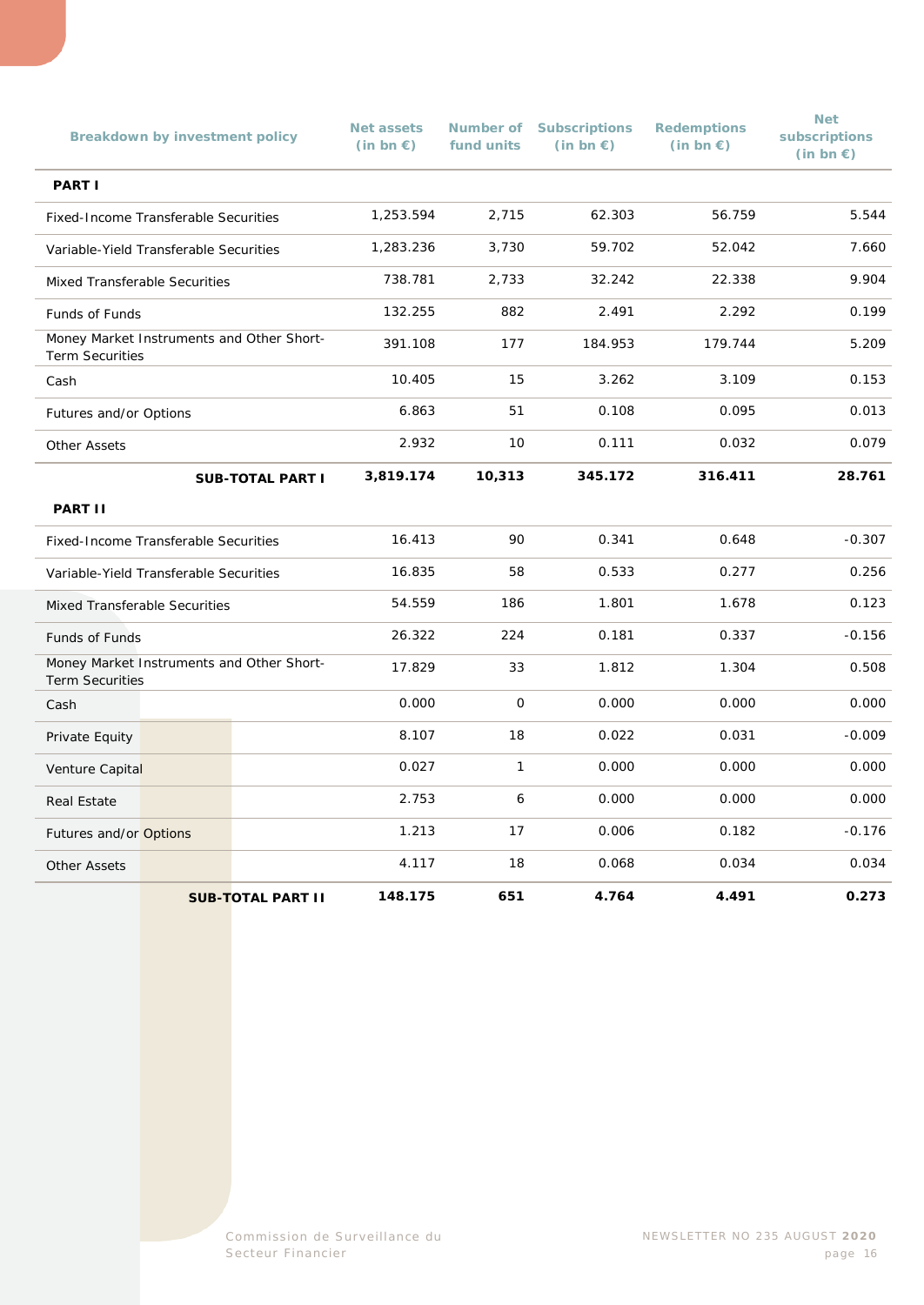#### **SIF**

|                        | <b>TOTAL LUXEMBOURG UCIS</b>                | 4,617.395 | 14,713                    | 361.118 | 330.400 | 30.718   |
|------------------------|---------------------------------------------|-----------|---------------------------|---------|---------|----------|
|                        | <b>TOTAL SICAR</b>                          | 54.716    | 373                       | 0.037   | 0.000   | 0.037    |
| Private Equity         |                                             | 45.808    | 280                       | 0.035   | 0.000   | 0.035    |
| Venture Capital        |                                             | 7.466     | 77                        | 0.002   | 0.000   | 0.002    |
| Mezzanine              |                                             | 1.317     | 13                        | 0.000   | 0.000   | 0.000    |
| Public-to-Private      |                                             | 0.125     | $\ensuremath{\mathsf{3}}$ | 0.000   | 0.000   | 0.000    |
| <b>SICAR</b>           |                                             |           |                           |         |         |          |
|                        | <b>SUB-TOTAL SIFs</b>                       | 595.330   | 3,376                     | 11.145  | 9.498   | 1.647    |
| <b>Other Assets</b>    |                                             | 59.320    | 265                       | 0.852   | 0.715   | 0.137    |
| Futures and/or Options |                                             | 3.764     | 34                        | 0.055   | 0.233   | $-0.178$ |
| <b>Real Estate</b>     |                                             | 87.514    | 315                       | 0.616   | 0.454   | 0.162    |
| Venture Capital        |                                             | 2.655     | 28                        | 0.010   | 0.018   | $-0.008$ |
| Private Equity         |                                             | 35.105    | 205                       | 0.629   | 0.182   | 0.447    |
| Cash                   |                                             | 0.056     | 2                         | 0.001   | 0.000   | 0.001    |
| <b>Term Securities</b> | Money Market Instruments and Other Short-   | 5.876     | 10                        | 0.932   | 0.551   | 0.381    |
| Funds of Funds         |                                             | 110.130   | 971                       | 2.538   | 1.084   | 1.454    |
|                        | Mixed Transferable Securities               | 135.615   | 847                       | 2.205   | 1.838   | 0.367    |
|                        | Variable-Yield Transferable Securities      | 58.865    | 275                       | 0.424   | 0.717   | $-0.293$ |
|                        | <b>Fixed-Income Transferable Securities</b> | 96.430    | 424                       | 2.883   | 3.706   | $-0.823$ |
|                        |                                             |           |                           |         |         |          |

#### **ORIGIN OF THE INITIATORS OF LUXEMBOURG UCIS**

| <b>Country</b> | <b>Net assets</b><br>(in bn EUR) | in $%$ | Number of<br><b>UCIS</b> | in $%$ | Number of<br>fund units | in $%$ |
|----------------|----------------------------------|--------|--------------------------|--------|-------------------------|--------|
| <b>US</b>      | 972.025                          | 21.1%  | 172                      | 4.7%   | 1,121                   | 7.6%   |
| <b>GB</b>      | 789.260                          | 17.1%  | 253                      | 6.9%   | 1,570                   | 10.7%  |
| <b>CH</b>      | 653.388                          | 14.1%  | 550                      | 15.0%  | 2,745                   | 18.7%  |
| DE             | 644.538                          | 14.0%  | 1,205                    | 32.9%  | 2,537                   | 17.2%  |
| <b>FR</b>      | 435.801                          | 9.4%   | 284                      | 7.7%   | 1,574                   | 10.7%  |
| IT             | 323.842                          | 7.0%   | 138                      | 3.8%   | 1,257                   | 8.5%   |
| <b>BE</b>      | 200.984                          | 4.4%   | 153                      | 4.2%   | 878                     | 6.0%   |
| LU             | 158.448                          | 3.4%   | 253                      | 6.9%   | 775                     | 5.3%   |
| <b>NL</b>      | 98.594                           | 2.1%   | 43                       | 1.2%   | 257                     | 1.7%   |
| DK             | 93.313                           | 2.0%   | 23                       | 0.6%   | 219                     | 1.5%   |
| <b>OTHERS</b>  | 247.202                          | 5.4%   | 590                      | 16.1%  | 1,780                   | 12.1%  |
| <b>TOTAL</b>   | 4,617.395                        | 100.0% | 3,664                    | 100.0% | 14,713                  | 100.0% |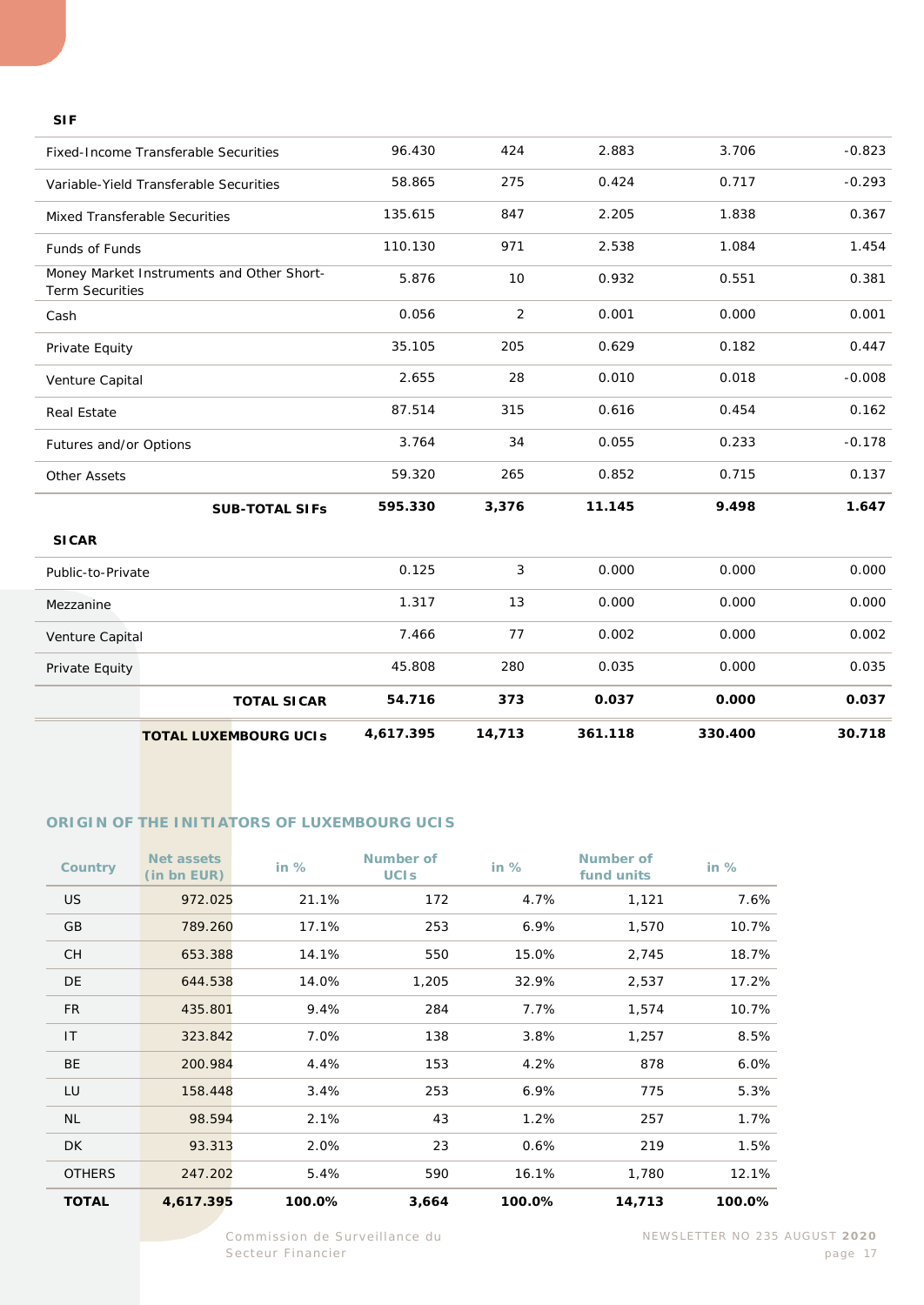#### **BREAKDOWN OF UCI FUND UNITS REGISTERED IN LUXEMBOURG BY REFERENCE CURRENCY**

| <b>Currency</b> | <b>Net assets</b><br>(in bn EUR) | in %     | <b>Number of</b><br>fund units | in %     |
|-----------------|----------------------------------|----------|--------------------------------|----------|
| <b>AUD</b>      | 6.284                            | 0.136%   | 26                             | 0.177%   |
| CAD             | 3.258                            | 0.071%   | 20                             | 0.136%   |
| <b>CHF</b>      | 45.318                           | 0.982%   | 271                            | 1.842%   |
| <b>CNH</b>      | 4.123                            | 0.089%   | 25                             | 0.170%   |
| <b>CNY</b>      | 1.506                            | 0.033%   | $\overline{4}$                 | 0.027%   |
| <b>CZK</b>      | 1.241                            | 0.027%   | 70                             | 0.476%   |
| <b>DKK</b>      | 1.827                            | 0.040%   | 13                             | 0.088%   |
| <b>EUR</b>      | 2,433.836                        | 52.710%  | 9,240                          | 62.802%  |
| GBP             | 161.934                          | 3.507%   | 322                            | 2.189%   |
| <b>HKD</b>      | 4.111                            | 0.089%   | 9                              | 0.061%   |
| <b>HUF</b>      | 0.346                            | 0.008%   | 28                             | 0.190%   |
| <b>JPY</b>      | 51.747                           | 1.121%   | 187                            | 1.271%   |
| <b>NOK</b>      | 5.362                            | 0.116%   | 36                             | 0.245%   |
| <b>NZD</b>      | 0.755                            | 0.016%   | $\overline{4}$                 | 0.027%   |
| <b>PLN</b>      | 0.222                            | 0.005%   | 8                              | 0.054%   |
| <b>RON</b>      | 0.483                            | 0.010%   | $\overline{4}$                 | 0.027%   |
| <b>SEK</b>      | 41.895                           | 0.907%   | 131                            | 0.890%   |
| <b>SGD</b>      | 1.070                            | 0.023%   | 6                              | 0.041%   |
| <b>TRY</b>      | 0.004                            | 0.000%   | 1                              | 0.007%   |
| <b>USD</b>      | 1,852.052                        | 40.110%  | 4,307                          | 29.273%  |
| ZAR             | 0.021                            | 0.000%   | $\mathbf{1}$                   | 0.007%   |
| <b>TOTAL</b>    | 4,617.395                        | 100.000% | 14,713                         | 100.000% |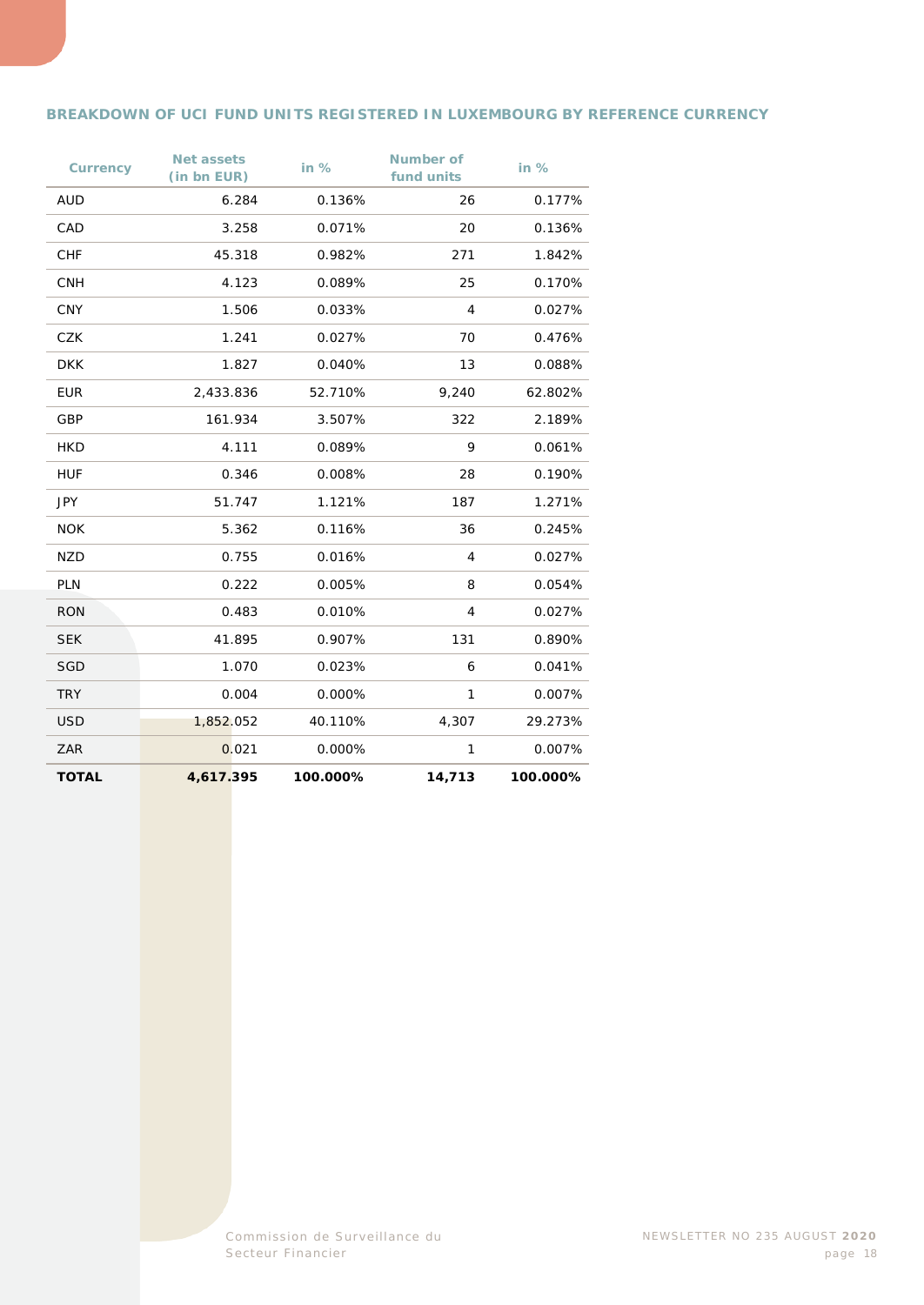#### **PROSPECTUSES TO BE PUBLISHED WHEN SECURITIES ARE OFFERED TO THE PUBLIC OR ADMITTED TO TRADING ON A REGULATED MARKET**



**CSSF APPROVALS**

Files approved

In July 2020, the CSSF approved a total of 120 documents pursuant to the Prospectus Regulation, which break down as follows:

| base prospectuses:         | 65 (54.17%) |
|----------------------------|-------------|
| other prospectuses:        | 25 (20.83%) |
| registration<br>documents: | $4(3.33\%)$ |
| supplements:               | 26 (21.67%) |

#### **NOTIFICATIONS RECEIVED BY THE CSSF FROM THE COMPETENT AUTHORITIES OF OTHER EEA MEMBER STATES**



In July 2020, the CSSF received 27 notifications relating to prospectuses and base prospectuses and 38 notifications relating to supplements from competent authorities of other EEA Member States.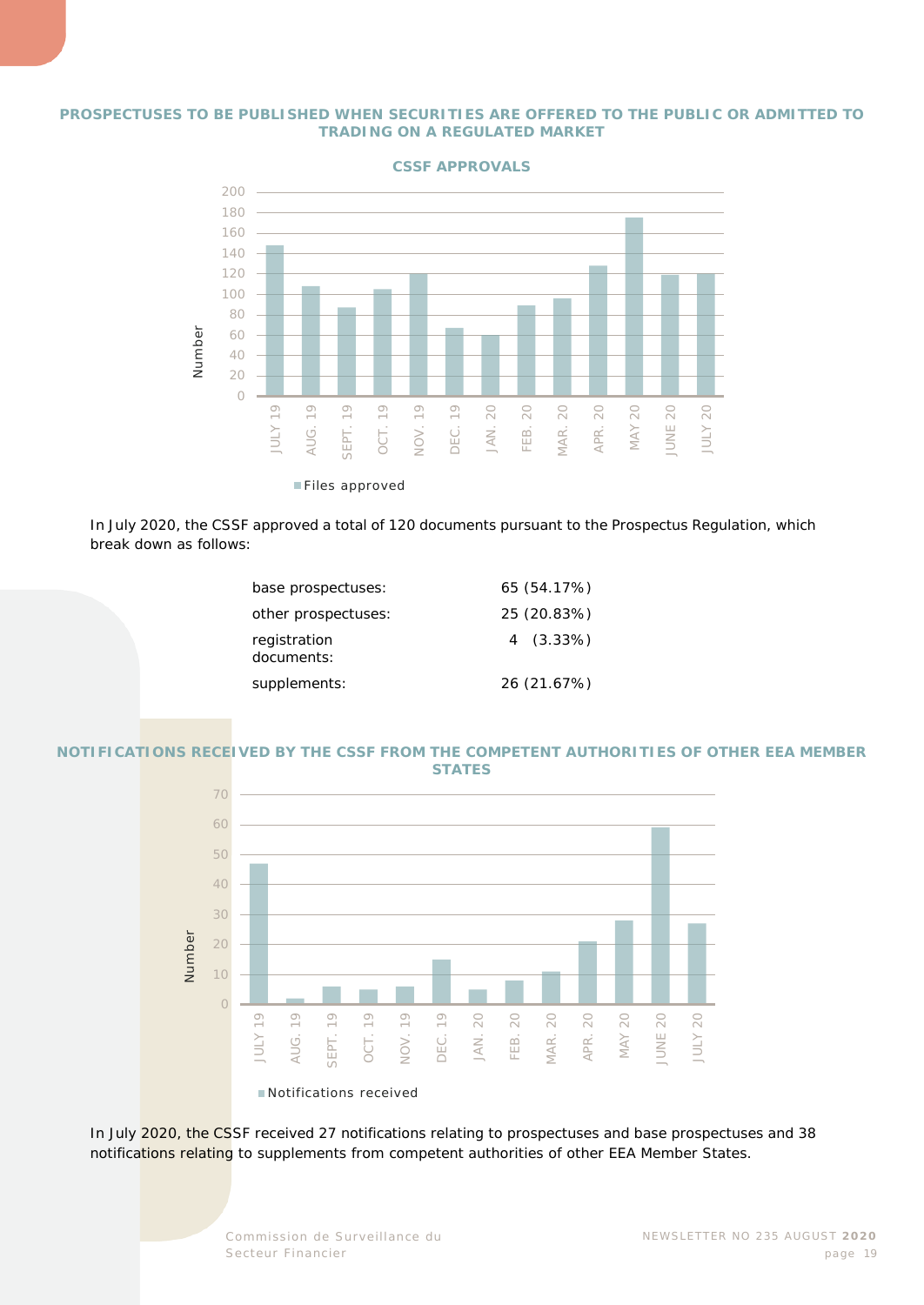

#### **NOTIFICATIONS SENT BY THE CSSF TO COMPETENT AUTHORITIES OF OTHER EEA MEMBER STATES**

In July 2020, the CSSF sent 55 notifications relating to prospectuses and base prospectuses, 1 notification relating to registration documents and 13 notifications relating to supplements to the competent authorities of other EEA Member States<sup>1</sup>.

#### **ISSUERS OF SECURITIES WHOSE HOME MEMBER STATE IS LUXEMBOURG PURSUANT TO THE LAW OF 11 JANUARY 2008 ON TRANSPARENCY REQUIREMENTS FOR ISSUERS (THE "TRANSPARENCY LAW")**

Since 30 June 2020, four issuers have chosen Luxembourg as home Member State for the purposes of the Transparency Law. Moreover, three issuers were deregistered from the list due to the fact that they no longer fall within the scope of the Transparency Law.

As at 31 July 2020, **440 issuers** subject to the supervision of the CSSF were included in the list of issuers whose home Member State is Luxembourg pursuant to the Transparency Law.



<span id="page-19-0"></span><sup>1</sup> *These figures are the number of prospectuses, base prospectuses, registration documents and supplements for which the CSSF sent one or several notifications. Where notifications were sent at different dates and/or in several Member States, only the first notification is included in the statistical calculation. Each document notified in one or several Member States is thus only counted once.*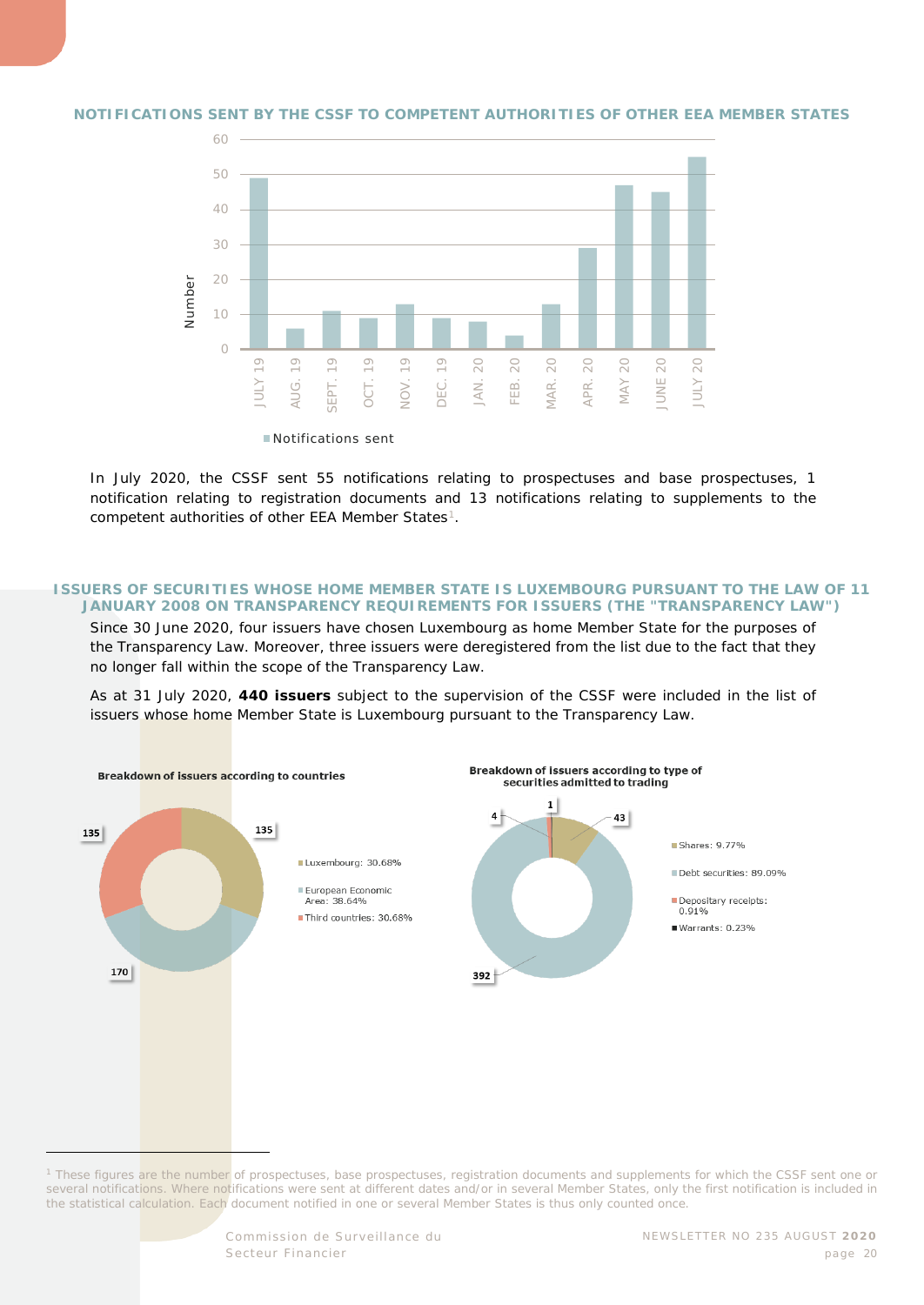#### **PENSION FUNDS**

As at 31 July 2020, **11 pension funds** in the form of pension savings companies with variable capital (SEPCAVs) and pension savings associations (ASSEPs) were registered on the official list of pension funds subject to the Law of 13 July 2005 on institutions for occupational retirement provision in the form of a SEPCAV and an ASSEP.

On the same date, the number of professionals authorised to act as **liability managers** for pension funds subject to the Law of 13 July 2005 amounted to **18**.

#### **SECURITISATION UNDERTAKINGS**

The number of **securitisation undertakings** authorised by the CSSF in accordance with the Law of 22 March 2004 on securitisation amounted to **33** entities as at 31 July 2020.

#### **PUBLIC OVERSIGHT OF THE AUDIT PROFESSION**

The public oversight of the audit profession covered **55** *cabinets de révision agréés* (approved audit firms) and **317** *réviseurs d'entreprises agréés* (approved statutory auditors) as at 31 July 2020. The oversight also included **24 third-country auditors and audit firms** duly registered in accordance with the Law of 23 July 2016 concerning the audit profession.

#### **QUARTERLY STATISTICS**

#### <span id="page-20-0"></span>**MANAGEMENT COMPANIES AUTHORISED ACCORDING TO CHAPTER 15 OF THE 2010 LAW: DECREASE IN THE BALANCE SHEET TOTAL AS AT 30 JUNE 2020**



#### **Development of balance sheet total of management companies (Chapter 15)**

Balance sheet total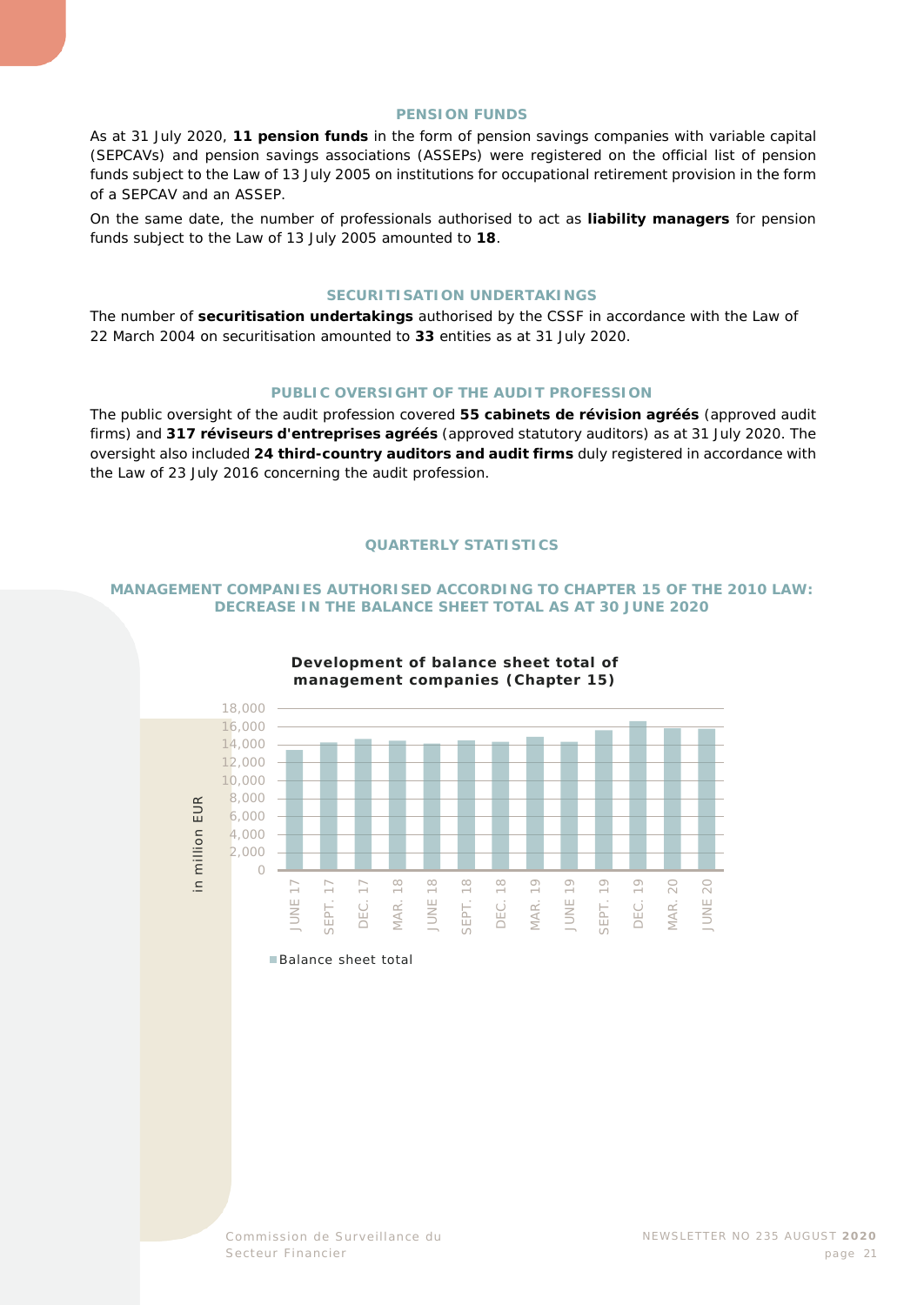<span id="page-21-0"></span>

In order to increase its staff, the CSSF hired two employees on 1 August 2020 and counts, after the departure of 4 agents, 933 agents (505 men and 428 women). They have been assigned to the following departments:

#### **UCI Departments**

Laurène PIET

**Innovation, Payments, Market Infrastructures and Governance**

Cynthia KOMBE BOSOMBISA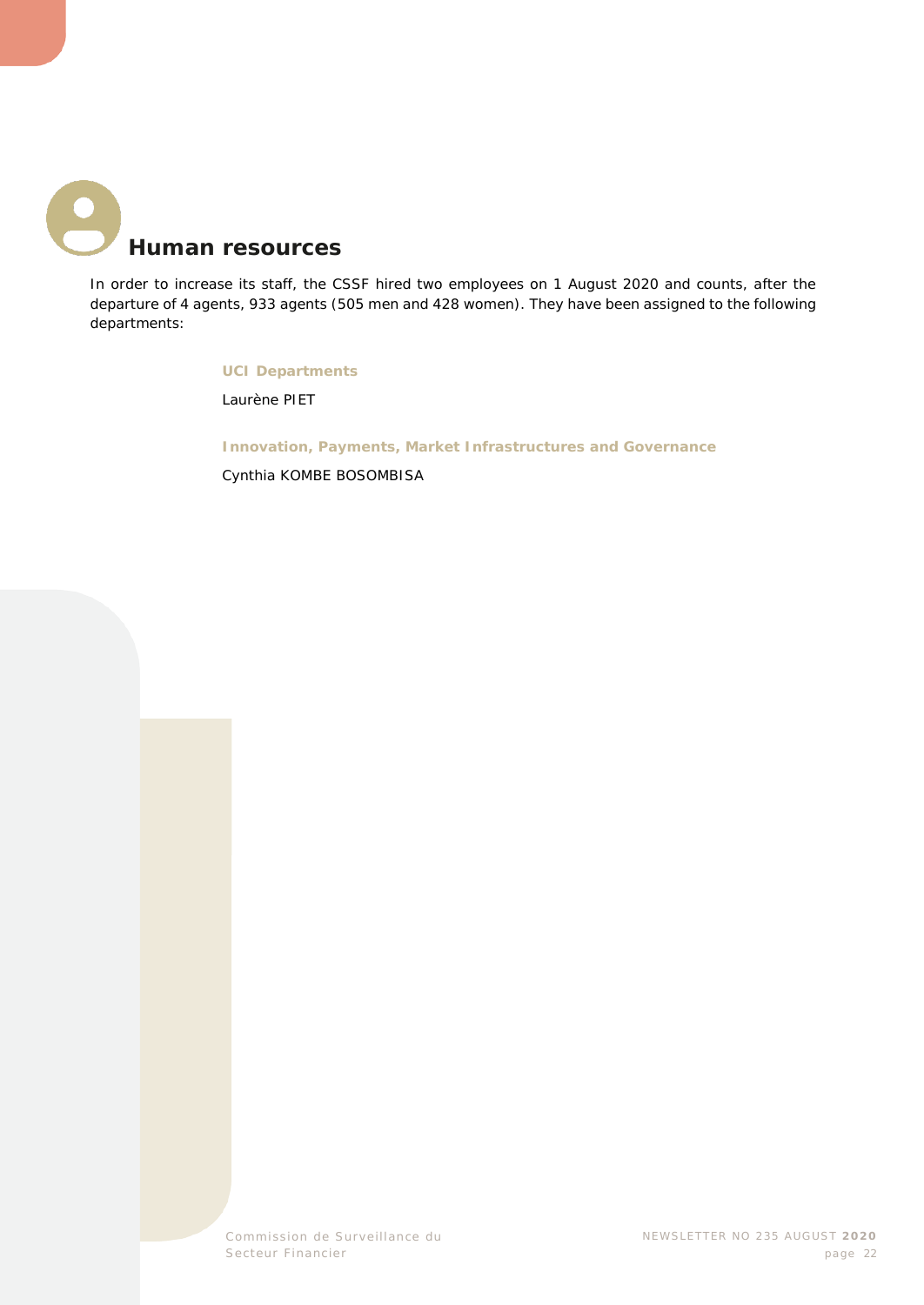<span id="page-22-0"></span>

## **European/International News in July 2020**

#### **Single Supervisory Mechanism (SSM) - European Central Bank (ECB)**

<span id="page-22-1"></span>

| Date       | <b>Publications</b>                                                                                                                                               | <b>Description</b>                                                                                                                                                                                                                                                                                                                                                                                                                                                                       |
|------------|-------------------------------------------------------------------------------------------------------------------------------------------------------------------|------------------------------------------------------------------------------------------------------------------------------------------------------------------------------------------------------------------------------------------------------------------------------------------------------------------------------------------------------------------------------------------------------------------------------------------------------------------------------------------|
| 03.07.2020 | Letter from Andrea Enria, Chair of<br>the Supervisory Board, to Mr<br>Zanni, Ms Donato, Mr Grant and<br>Mr Rinaldi, MEPs, on banking<br>supervision               | The ECB has published a letter from the Chair of the<br>Supervisory Board to Members of the European Parliament in<br>response to a written request about banking supervision.                                                                                                                                                                                                                                                                                                           |
| 07.07.2020 | List of supervised entities (as of 1<br>June 2020)                                                                                                                | The ECB has updated the list of supervised entities and<br>supervised groups that are directly supervised by the ECB<br>("significant supervised entity" and "significant supervised<br>group", as defined in Article 2, points (16) and (22) of the SSM<br>Framework Regulation). It has also published the list of entities<br>supervised by a national competent authority (NCA).                                                                                                     |
| 08.07.2020 | ECB publishes guideline on<br>definition of default for banks<br>directly supervised by national<br>supervisors                                                   | The ECB published a guideline on the definition of the so-called<br>"materiality threshold" for banks that are directly supervised by<br>national supervisors (ECB/2020/32) in relation to credit<br>obligations past due, following a public consultation. The<br>materiality threshold refers to the point at which a bank<br>decides a debtor is in default on its loan. The new definition<br>specifies how national supervisors should exercise their<br>discretion in this regard. |
| 10.07.2020 | ECB establishes close cooperation<br>with Croatia's central bank                                                                                                  | The Governing Council of the ECB has adopted a decision to<br>establish close cooperation with the Croatian National Bank<br>following the fulfilment of the necessary supervisory and<br>legislative prerequisites. In parallel, the inclusion of the<br>Croatian kuna in the Exchange Rate Mechanism II was<br>announced. Together, these two steps pave the way for<br>Croatia's future participation in the euro area.                                                               |
| 10.07.2020 | ECB establishes close cooperation<br>with Bulgaria's central bank                                                                                                 | The Governing Council of the ECB has adopted a decision to<br>establish close cooperation with the Bulgarian National Bank<br>following the fulfilment of the necessary supervisory and<br>legislative prerequisites. In parallel, the inclusion of the<br>Bulgarian lev in the Exchange Rate Mechanism II was<br>announced. Together, these two steps pave the way for<br>Bulgaria's future participation in the euro area.                                                             |
| 14.07.2020 | Letter from Andrea Enria, Chair of<br>the Supervisory Board, to Mr<br>Schäffler, Member of the German<br>Bundestag, on possible policy<br>responses to the crisis | The ECB has published a letter from the Chair of the<br>Supervisory Board to a Member of the European Parliament in<br>response to a written request about banking supervision.                                                                                                                                                                                                                                                                                                          |
| 16.7.2020  | Letter from Andrea Enria, Chair of<br>the Supervisory Board, to Ms<br>Ponsatí Obiols, MEP, on banking<br>supervision                                              | The ECB has published a letter from the Chair of the<br>Supervisory Board to a Member of the European Parliament in<br>response to a written request about banking supervision.                                                                                                                                                                                                                                                                                                          |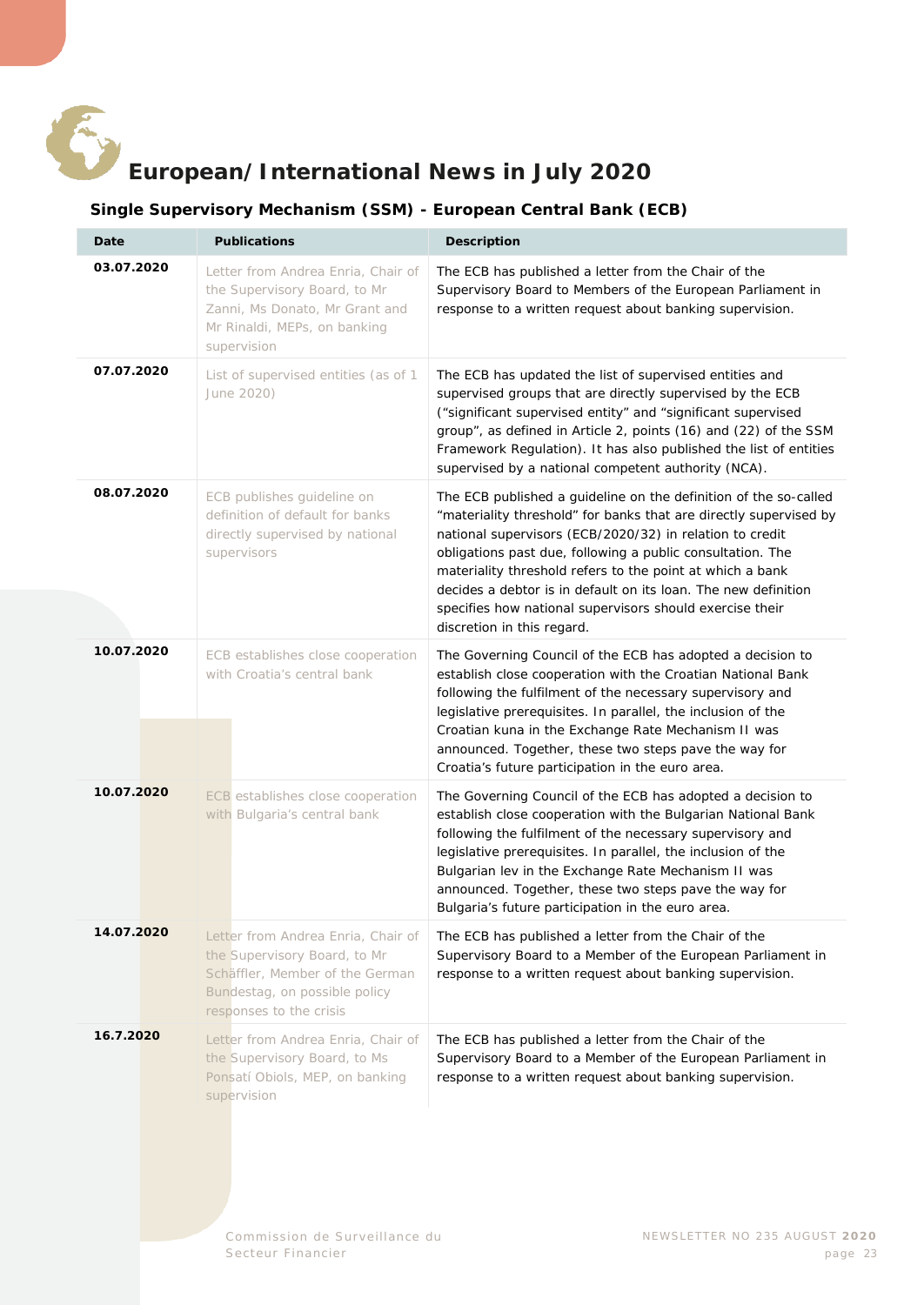| 21.07.2020 | Letter from Andrea Enria, Chair of<br>the Supervisory Board, to Mr<br>Schäffler, Member of the German<br>Bundestag, on banking<br>supervision | The ECB has published a letter from the Chair of the<br>Supervisory Board to a Member of the European Parliament in<br>response to a written request about banking supervision.                                                                                                                                                                                                                                                                                                                                                                                                                                                                                                                                                                                      |
|------------|-----------------------------------------------------------------------------------------------------------------------------------------------|----------------------------------------------------------------------------------------------------------------------------------------------------------------------------------------------------------------------------------------------------------------------------------------------------------------------------------------------------------------------------------------------------------------------------------------------------------------------------------------------------------------------------------------------------------------------------------------------------------------------------------------------------------------------------------------------------------------------------------------------------------------------|
| 23.07.2020 | ECB publishes good practices for<br>banks to prepare for benchmark<br>rate reforms                                                            | The ECB has published the results of its industry-wide<br>assessment of banks' preparedness for the benchmark interest<br>rate reforms. While banks are generally well aware of the<br>complexity of the reforms and the challenges involved, their<br>level of preparation leaves room for improvement, according to<br>the survey. Banks are also generally behind schedule in<br>implementing risk mitigation measures.                                                                                                                                                                                                                                                                                                                                           |
| 24.07.2020 | Annual report on the outcome of<br>the SREP IT Risk Questionnaire -<br>Feedback to the industry                                               | In the light of the European Banking Authority (EBA) Guidelines<br>on ICT Risk Assessment under the Supervisory Review and<br>Evaluation process (SREP), ECB Banking Supervision together<br>with the National Competent Authorities developed a dedicated<br>SREP IT risk assessment methodology. This includes the IT Risk<br>Questionnaire (ITRQ) as a form of standardised information<br>collection from supervised institutions for the comprehensive<br>assessment of all IT risk areas. This publication presents the<br>key observations and conclusions based on a horizontal<br>analysis of the ITRQ, for which self-assessments were<br>submitted to ECB Banking Supervision in the first quarter of<br>2019 by the significant supervised institutions. |
| 24.07.2020 | ECB publishes supervisory<br>banking statistics for the first<br>quarter of 2020                                                              | The ECB published the supervisory banking statistics for the<br>first quarter of 2020.                                                                                                                                                                                                                                                                                                                                                                                                                                                                                                                                                                                                                                                                               |
| 28.07.2020 | ECB extends recommendation not<br>to pay dividends until January<br>2021 and clarifies timeline to<br>restore buffers                         | The ECB extended its recommendation to banks on dividend<br>distributions and share buy-backs until 1 January 2021 and<br>asked banks to be extremely moderate with regard to variable<br>remuneration. It also clarified that it will give enough time for<br>banks to replenish their capital and liquidity buffers in order not<br>to act pro-cyclically.                                                                                                                                                                                                                                                                                                                                                                                                         |
| 29.07.2020 | ECB announces organisational<br>changes to strengthen banking<br>supervision                                                                  | The ECB announced changes to the organisational structure of<br>its supervisory arm to ensure continued effective and efficient<br>supervision of banks in the euro area and beyond.                                                                                                                                                                                                                                                                                                                                                                                                                                                                                                                                                                                 |
| 30.07.2020 | Letter from Andrea Enria, Chair of<br>the Supervisory Board, to Mr<br>Benifei, MEP, on banking<br>supervision                                 | The ECB has published a letter from the Chair of the<br>Supervisory Board to a Member of the European Parliament in<br>response to a written request about banking supervision.                                                                                                                                                                                                                                                                                                                                                                                                                                                                                                                                                                                      |
| Date       | <b>Interviews and speeches</b>                                                                                                                | <b>Description</b>                                                                                                                                                                                                                                                                                                                                                                                                                                                                                                                                                                                                                                                                                                                                                   |
| 02.07.2020 | Yves Mersch: In the spirit of<br>European cooperation                                                                                         | Introductory remarks by Yves Mersch, Member of the Executive<br>Board of the ECB and Vice-Chair of the Supervisory Board of<br>the ECB, at the Salzburg Global webinar.                                                                                                                                                                                                                                                                                                                                                                                                                                                                                                                                                                                              |
| 21.07.2020 | Supervisory approach to<br>consolidation                                                                                                      | Presentation by Edouard Fernandez-Bollo, Member of the<br>Supervisory Board of the ECB, at an online debate organised by<br>the Florence School of Banking & Finance.                                                                                                                                                                                                                                                                                                                                                                                                                                                                                                                                                                                                |
| 29.07.2020 | Andrea Enria: Transcript of the<br>media briefing on July 28, 2020<br>(with Q&A)                                                              | Transcript of media briefing by Andrea Enria, Chair of the<br>Supervisory Board of the ECB, Frankfurt am Main, 28 July<br>2020.                                                                                                                                                                                                                                                                                                                                                                                                                                                                                                                                                                                                                                      |
|            |                                                                                                                                               |                                                                                                                                                                                                                                                                                                                                                                                                                                                                                                                                                                                                                                                                                                                                                                      |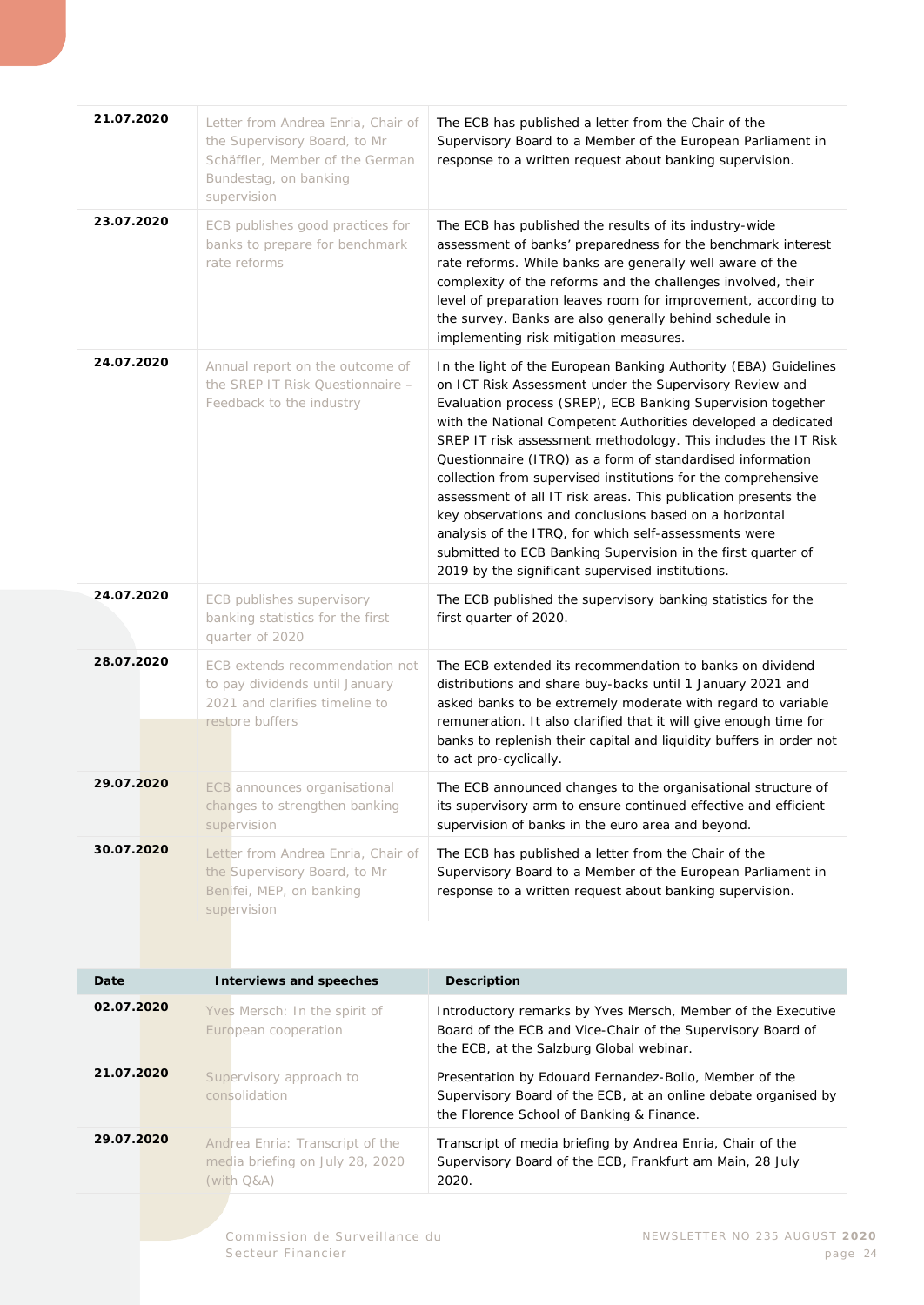| Date       | <b>Consultation</b>                                                                 | <b>Description</b>                                                                                                                                                                                                           |
|------------|-------------------------------------------------------------------------------------|------------------------------------------------------------------------------------------------------------------------------------------------------------------------------------------------------------------------------|
| 01.07.2020 | ECB launches public consultation<br>on its supervisory approach to<br>consolidation | The ECB published a quide for consultation that aims to clarify<br>its supervisory approach to consolidation projects involving<br>euro area banks. The consultation on the quide ends at<br>midnight CET on 1 October 2020. |

#### <span id="page-24-0"></span>**European Banking Authority (EBA)**

| Date       | <b>Publications</b>                                                                            | <b>Description</b>                                                                                                                                                                                                                                                                                                                                                                                                                                 |
|------------|------------------------------------------------------------------------------------------------|----------------------------------------------------------------------------------------------------------------------------------------------------------------------------------------------------------------------------------------------------------------------------------------------------------------------------------------------------------------------------------------------------------------------------------------------------|
| 01.07.2020 | EBA publishes final Guidelines on<br>the treatment of structural FX<br>positions               | The aim of these guidelines is to establish a harmonised<br>framework for the application of the structural foreign<br>exchange waiver under Regulation (EU) n° 575/2013, which is<br>aimed to allow its consistent application going forward. The<br>quidelines will be applicable from 1 January 2022, one year<br>later than originally envisaged to ensure that institutions have<br>time to prepare for the introduction of the requirements. |
| 07.07.2020 | <b>EBA Banking Stakeholders Group</b><br>held its first meeting in its new<br>composition      | The renewed EBA Banking Stakeholder Group (BSG) following<br>the amendment of Article 37 of the EBA Regulation, was agreed<br>by the EBA on 17 June 2020. The 30 selected members, who<br>started their four-year mandate on 1 July 2020, will provide<br>advice to the EBA on its policy work and must be consulted on<br>technical standards, guidelines and recommendations.                                                                    |
| 09.07.2020 | European Parliament confirms<br>François-Louis Michaud as new<br><b>EBA Executive Director</b> | After a plenary vote in the European Parliament on 8 July 2020,<br>François-Louis Michaud was confirmed as the new Executive<br>Director of the EBA. François-Louis Michaud, who will serve a<br>five-year renewable term, was selected by the EBA Board of<br>Supervisors from a shortlist of candidates compiled by the EBA<br>Selection Committee.                                                                                              |
| 10.07.2020 | EBA publishes phase 2 of its<br>technical package on reporting<br>framework 2.10               | The new release of the reporting framework 2.10 is aimed to<br>provide the technical tools and specifications for the<br>implementation of EBA reporting requirements. The package<br>includes the validation rules, the Data Point Model (DPM)<br>dictionary and XBRL taxonomies.                                                                                                                                                                 |
| 10.07.2020 | EBA updates list of correlated<br>currencies                                                   | The list is part of the implementing technical standards (ITS)<br>that were drafted for the purposes of calculating the capital<br>requirements for foreign-exchange risk according to the<br>standardised rules. The list was updated according to the<br>procedure and methodology laid down in the ITS and submitted<br>to the European Commission for endorsement.                                                                             |
| 16.07.2020 | <b>EBA</b> supports EU Commission's<br>actions towards a more<br>sustainable European economy  | The EBA has published its response to the European<br>Commission's consultation on a Renewed Sustainable Finance<br>Strategy. The EBA welcomes the Commission's efforts to<br>support the transition towards a more sustainable, and resilient<br>EU economy.                                                                                                                                                                                      |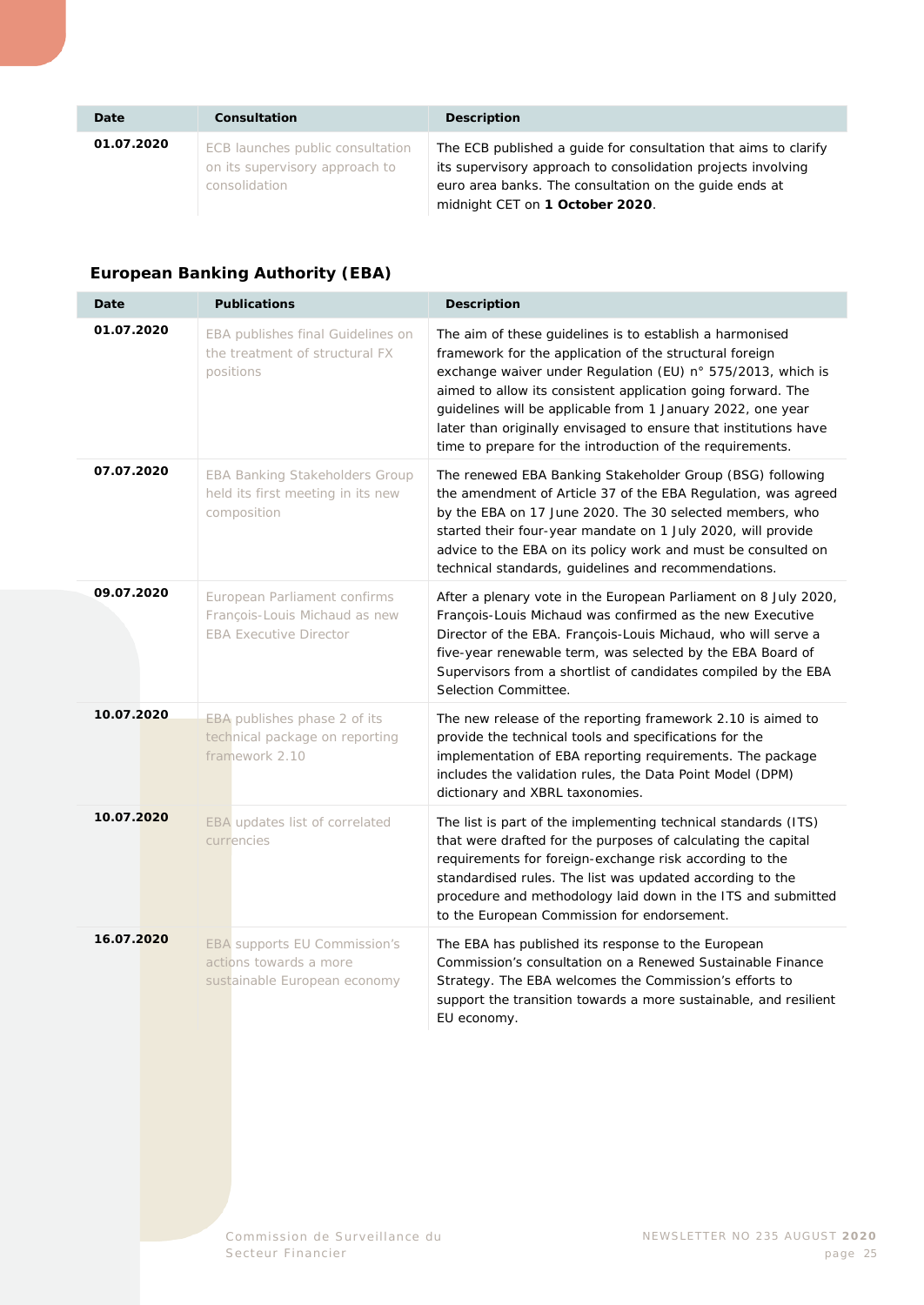| 22.07.2020 | The EBA observes an increase in<br>high earners in 2018 and the<br>persistence of differences in<br>remuneration practices across the<br>EU.                                    | The data shows that in 2018, the number of high earners in EU<br>banks receiving a remuneration of more than EUR 1 million<br>increased slightly by 1.58%, from 4,861 in 2017 to 4,938 in<br>2018. Over a longer period of time, the number of high earners<br>increased significantly (+44.09%), from 3,427 in 2010 to 4,938<br>in 2018. The average ratio of variable to fixed remuneration for<br>all high earners in the EU/EEA increased over time from 127%<br>in 2014 to 139% in 2018. The observed remuneration levels of<br>high earners reached up to EUR 39 million.                                          |
|------------|---------------------------------------------------------------------------------------------------------------------------------------------------------------------------------|--------------------------------------------------------------------------------------------------------------------------------------------------------------------------------------------------------------------------------------------------------------------------------------------------------------------------------------------------------------------------------------------------------------------------------------------------------------------------------------------------------------------------------------------------------------------------------------------------------------------------|
| 22.07.2020 | EBA is looking into ways to<br>reduce reporting costs                                                                                                                           | As part of its drive for more proportionate regulatory and<br>supervisory framework, the EBA is looking for ways to optimise<br>supervisory reporting requirements and reduce reporting costs<br>for institutions, especially smaller ones. To fulfil this mandate<br>the EBA launched a questionnaire addressed to all European<br>banks and a call for case studies to collect evidence on<br>reporting costs as well as industry views on ways to reduce<br>such costs and make the supervisory reporting more efficient.<br>The EBA expects the responses to the questionnaires and case<br>studies in October 2020. |
| 29.07.2020 | The EBA calls on financial<br>institutions to finalise<br>preparations for the end of the<br>transitional arrangements<br>between the EU and UK                                 | The EBA recalls the importance of adequate preparations by<br>financial institutions for the end of the transition period<br>between the EU and UK. The EBA calls on the institutions to<br>finalise the full execution of their contingency plans in<br>accordance with the conditions agreed with the relevant<br>competent authorities and ensure adequate communication to<br>concerned EU customers.                                                                                                                                                                                                                |
| 30.07.2020 | EBA updates on 2021 EU-wide<br>stress test timeline, sample and<br>potential future changes to its<br>framework                                                                 | The EBA has agreed on the tentative timeline and sample of the<br>2021 EU-wide stress test. The exercise is expected to be<br>launched at the end of January 2021 and its results to be<br>published at the end of July 2021.                                                                                                                                                                                                                                                                                                                                                                                            |
| Date       | <b>Consultations</b>                                                                                                                                                            |                                                                                                                                                                                                                                                                                                                                                                                                                                                                                                                                                                                                                          |
|            |                                                                                                                                                                                 | <b>Description</b>                                                                                                                                                                                                                                                                                                                                                                                                                                                                                                                                                                                                       |
| 22.07.2020 | <b>EBA</b> consults on draft technical<br>standards on default probabilities<br>and loss given default for default<br>risk model under the internal<br>approach for market risk | The EBA has launched a public consultation on draft Regulatory<br>Technical Standards (RTS) on default probabilities (PDs) and<br>losses given default (LGDs) for default risk model for<br>institutions using the new Internal Model Approach (IMA) under<br>the Fundamental Review of the Trading Book (FRTB). These<br>draft RTS are part of the deliverables included in the roadmap<br>for the new market and counterparty credit risk approaches<br>published on 27 June 2019.<br>The consultation runs until 22 October 2020.                                                                                     |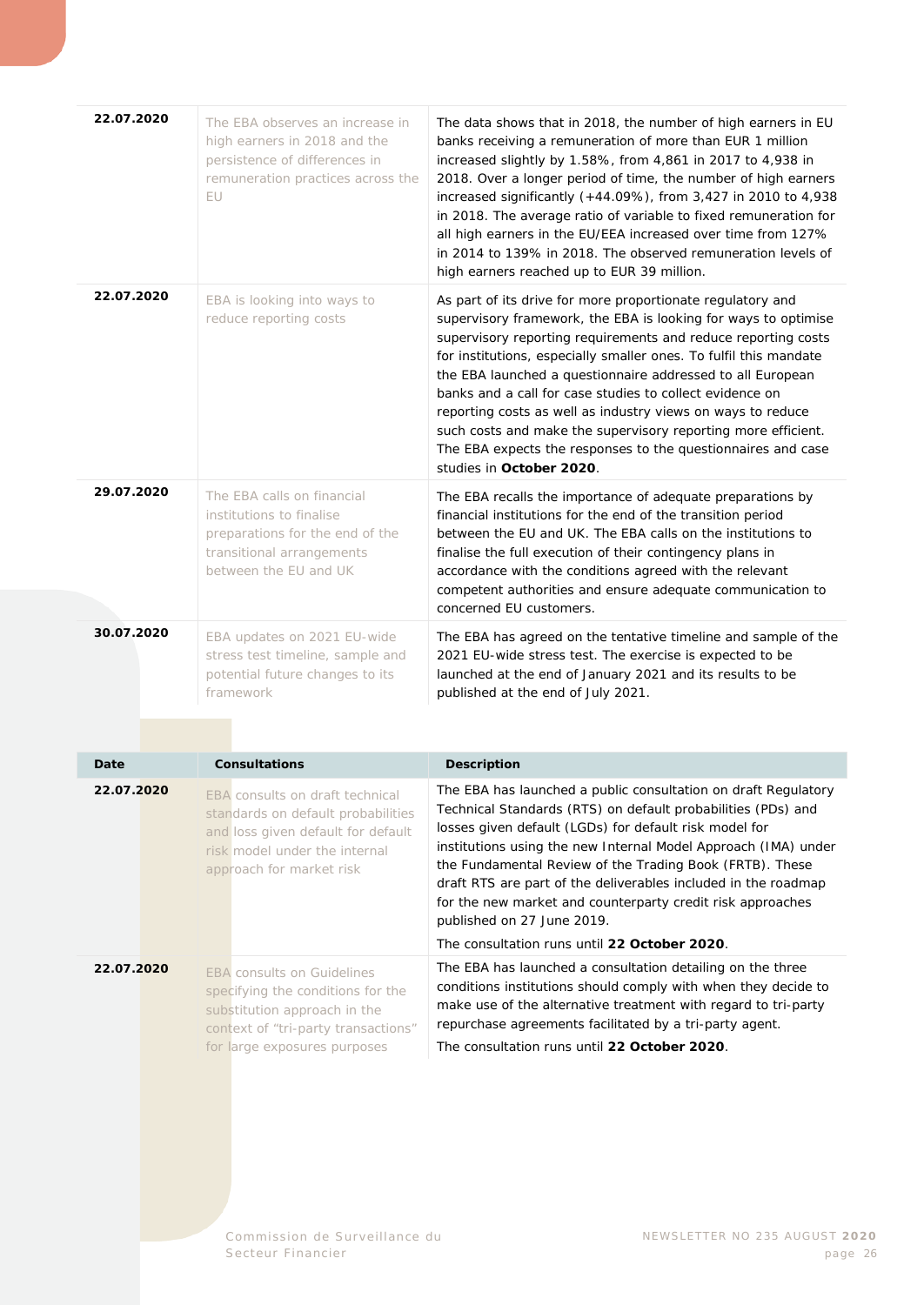| 23.07.2020 | EBA consults on technical<br>standards specifying the<br>determination of indirect<br>exposures arising from (credit)<br>derivative contracts underlying a<br>debt or equity instrument for<br>large exposures purposes | The EBA has launched a consultation on draft RTS specifying<br>how institutions should determine exposures arising from<br>derivative and credit derivative contracts not entered directly<br>into with a client but whose underlying debt or equity<br>instrument was issued by a client. These draft RTS will ensure<br>appropriate levels of consistency through different pieces of the<br>regulatory framework for the calculation of exposures for large<br>exposure purposes.<br>The consultation runs until 23 October 2020.                                                                                                          |
|------------|-------------------------------------------------------------------------------------------------------------------------------------------------------------------------------------------------------------------------|-----------------------------------------------------------------------------------------------------------------------------------------------------------------------------------------------------------------------------------------------------------------------------------------------------------------------------------------------------------------------------------------------------------------------------------------------------------------------------------------------------------------------------------------------------------------------------------------------------------------------------------------------|
| 24.07.2020 | EBA consults on technical<br>standards on reporting of MREL<br>decisions                                                                                                                                                | The EBA has launched a public consultation on its draft ITS<br>specifying uniform reporting templates, instructions and<br>methodology for the identification and transmission, by<br>resolution authorities to the EBA, of information on minimum<br>requirements for own funds and eligible liabilities (MREL). This<br>reporting between resolution authorities and the EBA aims to<br>ensure that the EBA has all the necessary information to<br>understand how MREL is set within Member States.<br>The consultation runs until 24 October 2020.                                                                                        |
| 24.07.2020 | EBA consults on estimation of<br>Pillar 2 and combined buffer<br>requirements for the purpose of<br>setting MREL                                                                                                        | The EBA has launched a public consultation on its draft RTS<br>specifying the methodology to be used by resolution authorities<br>to estimate the Pillar 2 (P2R) and combined buffer<br>requirements (CBR) at resolution group level for the purpose of<br>setting the MREL under the Bank Recovery and Resolution<br>Directive (BRRD). The estimation of P2R and CBR is necessary<br>for setting MREL when the resolution group perimeter differs<br>significantly from the prudential perimeter at the level of which<br>own fund requirements have been set by the competent<br>authority.<br>The consultation runs until 24 October 2020. |
| 24.07.2020 | EBA consults on technical<br>standards on impracticability of<br>contractual recognition of bail-in                                                                                                                     | The EBA has launched a public consultation on draft RTS and<br>draft ITS on the impracticability of contractual recognition of<br>write-down and conversion powers and related notifications as<br>laid down in the BRRD. These standards aim at promoting the<br>effective application of resolution powers to banks and banking<br>groups and to foster convergence of practices between relevant<br>authorities and institutions across the EU.<br>The consultation runs until 24 October 2020.                                                                                                                                            |
| 27.07.2020 | EBA consults on technical<br>standards on indirect subscription<br>of MREL instruments within<br>groups                                                                                                                 | The EBA has launched a public consultation on its draft RTS<br>specifying the methods to avoid that instruments indirectly<br>subscribed by the resolution entity for the purpose of meeting<br>the MREL, applicable to entities that are not themselves<br>resolution entities, hamper the smooth implementation of the<br>resolution strategy. These patterns of indirect subscription are<br>also known as "daisy chains of internal MREL".<br>The consultation runs until 27 October 2020.                                                                                                                                                |
|            |                                                                                                                                                                                                                         |                                                                                                                                                                                                                                                                                                                                                                                                                                                                                                                                                                                                                                               |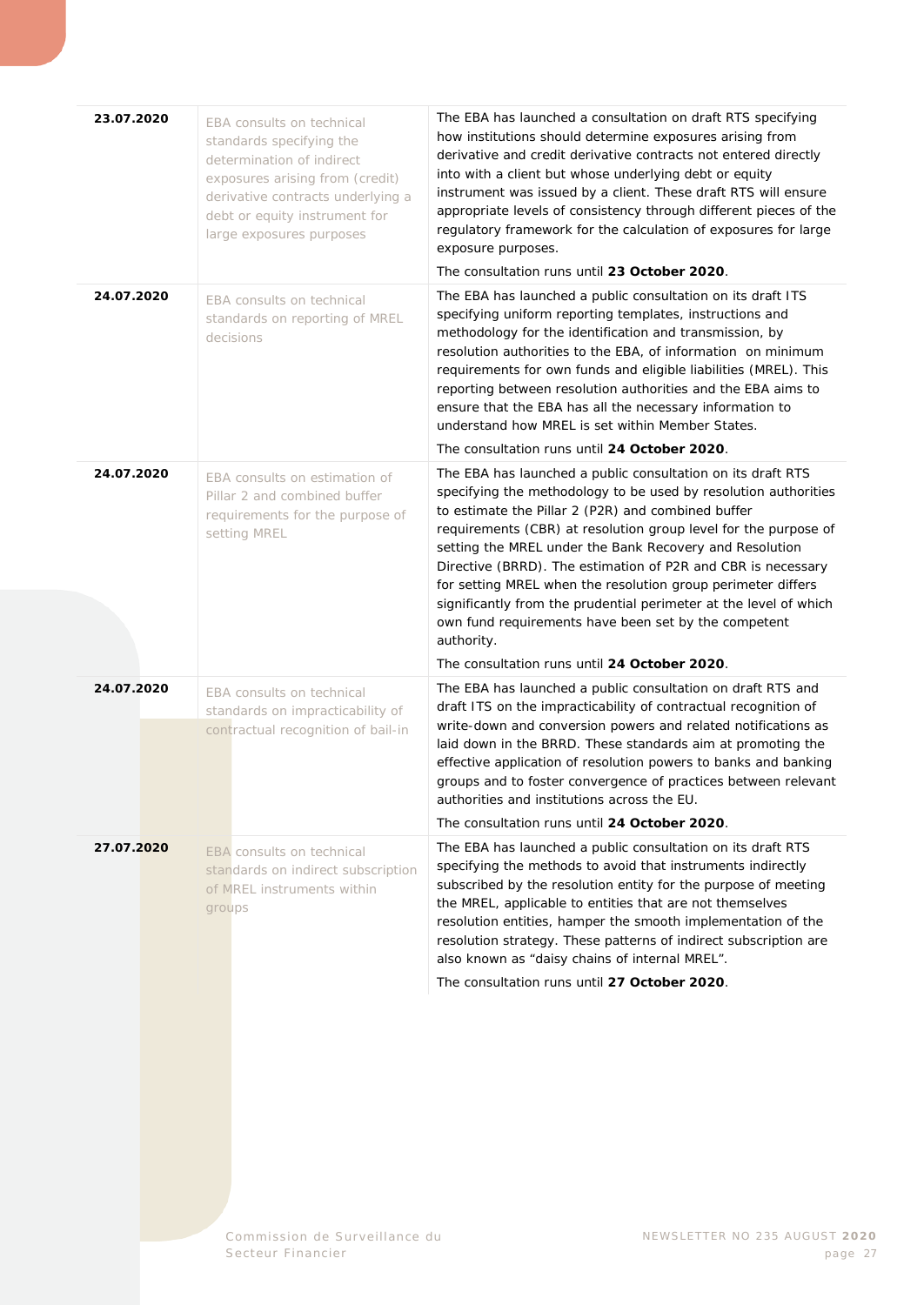| 31.07.2020 | EBA and ESMA launch<br>consultation to revise joint<br>quidelines for assessing the<br>suitability of members of the<br>management body and key<br>function holders | The EBA and the European Supervisory Market Authority<br>(ESMA) have launched a public consultation on its revised joint<br>Guidelines on the assessment of the suitability of members of<br>the management body and key function holders. This review<br>reflects the amendments introduced by the fifth Capital<br>Requirements Directive (CRD V) and the Investment Firms<br>Directive (IFD) in relation to the assessment of the suitability of<br>members of the management body.<br>The consultation runs until 31 October 2020. |
|------------|---------------------------------------------------------------------------------------------------------------------------------------------------------------------|----------------------------------------------------------------------------------------------------------------------------------------------------------------------------------------------------------------------------------------------------------------------------------------------------------------------------------------------------------------------------------------------------------------------------------------------------------------------------------------------------------------------------------------|
| 31.07.2020 | EBA launches consultation to<br>revise its Guidelines on internal<br>governance                                                                                     | The EBA has launched a public consultation to revise its<br>Guidelines on internal governance This review takes into<br>account the amendments introduced by the CRD V and the IFD<br>in relation to credit institutions' sound and effective governance<br>arrangements.<br>The consultation runs until 31 October 2020.                                                                                                                                                                                                              |

#### <span id="page-27-0"></span>**European Supervisory Authorities (ESAs)**

| Date       | <b>Publication</b>                                                                                                         | <b>Description</b>                                                                                                                                                                                                                                                                                                                                                                                          |
|------------|----------------------------------------------------------------------------------------------------------------------------|-------------------------------------------------------------------------------------------------------------------------------------------------------------------------------------------------------------------------------------------------------------------------------------------------------------------------------------------------------------------------------------------------------------|
| 21.07.2020 | <b>ESAs notify the European</b><br>Commission about the outcome<br>of the review of the PRIIPs key<br>information document | The notification of the outcome of the review conducted by the<br>ESAs of the key information document (KID) for packaged<br>retail and insurance-based investment products (PRIIPs)<br>follows the ESAs' consultation paper published on 16 October<br>2019 on draft RTS to amend the technical rules on the<br>presentation, content, review and revision of KID (Delegated<br>Regulation (EU) 2017/653). |

#### <span id="page-27-1"></span>**Basel Committee on Banking Supervision (BCBS)**

| Date       | <b>Publications</b>                                             | <b>Description</b>                                                                                                                                                                                                                                                                                                                                                         |
|------------|-----------------------------------------------------------------|----------------------------------------------------------------------------------------------------------------------------------------------------------------------------------------------------------------------------------------------------------------------------------------------------------------------------------------------------------------------------|
| 06.07.2020 | Basel Committee reports on Basel<br>III implementation progress | The progress report sets out the adoption status of Basel III<br>standards for each BCBS member jurisdiction as of end-May<br>2020. It includes the Basel III post-crisis reforms published by<br>the Committee in December 2017 and the finalised minimum<br>capital requirements for market risk in January 2019. These<br>reforms will take effect from 1 January 2023. |
| 08.07.2020 | BCBS published final revisions to<br>the CVA risk framework     | The revisions for the regulatory capital treatment of Credit<br>Valuation Adjustment (CVA) risk include: (i) recalibrated risk<br>weights; (ii) different treatment of certain client cleared<br>derivatives; (iii) an overall recalibration of the standardised and<br>basic approach.                                                                                    |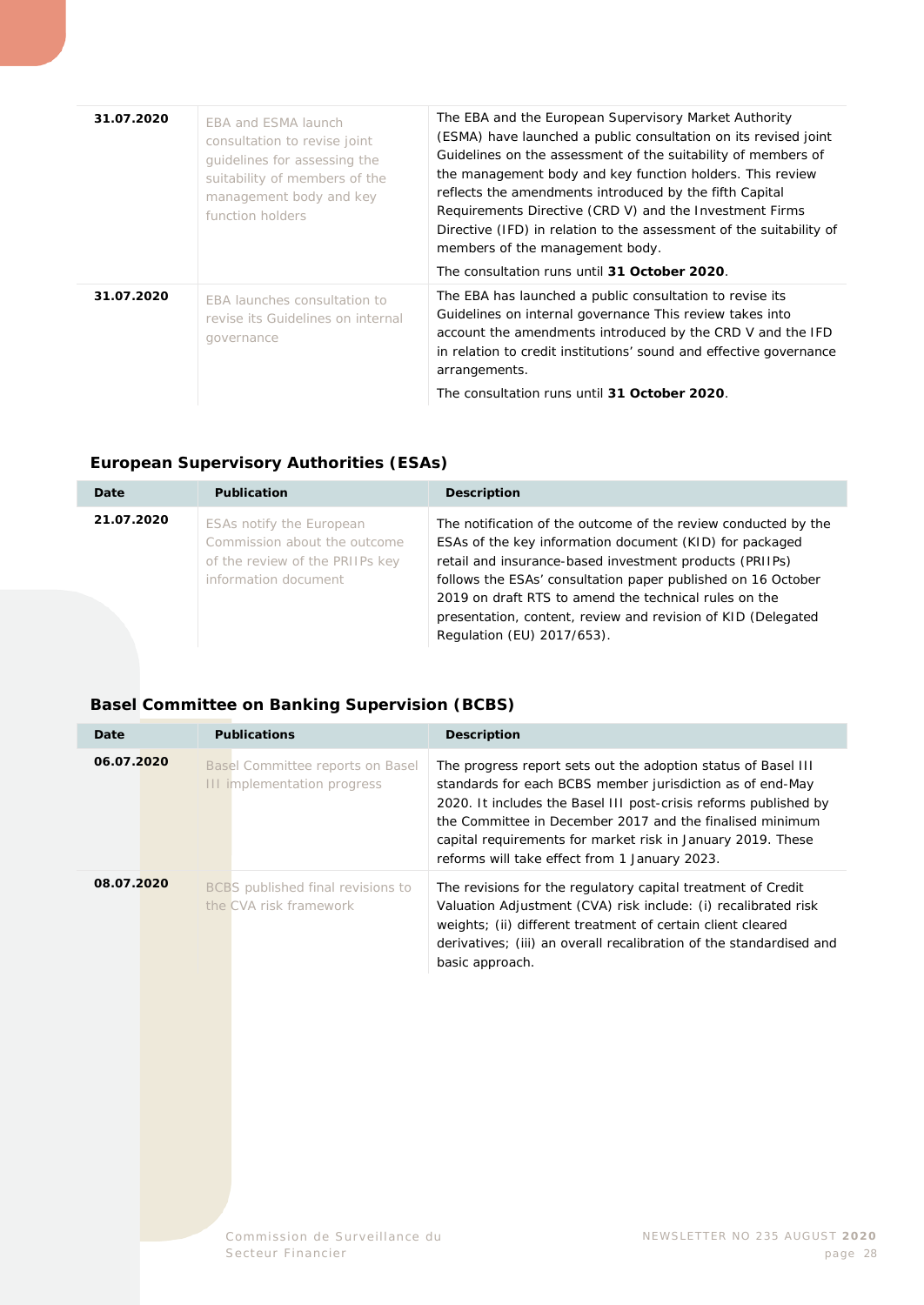#### <span id="page-28-0"></span>**Macroprudential topics and fora**

#### **European Systemic Risk Board (ESRB)**

| Date       | <b>Publications</b>                          | <b>Description</b>                                                                                                                                                                                                                                                                                            |
|------------|----------------------------------------------|---------------------------------------------------------------------------------------------------------------------------------------------------------------------------------------------------------------------------------------------------------------------------------------------------------------|
| 02.07.2020 | ESRB risk dashboard, July 2020<br>(Issue 32) | The risk dashboard is a set of quantitative indicators and not an<br>early-warning system. The composition and presentation of the<br>ESRB risk dashboard were reviewed in the fourth quarter of<br>2019. Data available to the ECB by Thursday, 10 June 2020<br>were taken into account in these statistics. |

#### **Countercyclical Capital buffer (CCyB)**

The list of applicable CCyB rates in EU/EEA countries is available on the [website of the ESRB.](https://www.esrb.europa.eu/national_policy/ccb/all_rates/html/index.en.html) The following countries have announced a CCyB rate different from 0%:

| Country               | CCyB rate     | <b>Application since</b> |
|-----------------------|---------------|--------------------------|
| <b>Bulgaria</b>       | 0.5%          | 01.04.2020               |
| <b>Czech Republic</b> | 0.5%          | 01.07.2020               |
| Luxembourg            | 0.25%<br>0.5% | 01.01.2020<br>01.01.2021 |
| <b>Norway</b>         | 1%            | 13.03.2020               |
| Slovakia              | 1.5%<br>1%    | 01.05.2020<br>01.08.2020 |

The list of applicable CCyB rates in non-EU/EEA countries can be consulted on the website of the Bank [of International Settlements.](https://www.bis.org/bcbs/ccyb/)

#### **Financial Stability Board (FSB)**

| Date       | Publication                                                                                                                                                   | <b>Description</b>                                                                                                                                                                                                                                                                                                                                                                                         |
|------------|---------------------------------------------------------------------------------------------------------------------------------------------------------------|------------------------------------------------------------------------------------------------------------------------------------------------------------------------------------------------------------------------------------------------------------------------------------------------------------------------------------------------------------------------------------------------------------|
| 15.07.2020 | FSB Chair's letter to G20 Finance<br>Ministers and Central Bank<br>Governors: July 2020                                                                       | In this letter to the G20 Finance Ministers and Central Bank<br>Governors, FSB Chair Randal K. Quarles, notes that the swift<br>intervention of FSB members in response to the COVID<br>pandemic helped to stabilise markets, but the path of recovery<br>is still uncertain. Significant pricing disconnects between the<br>market and economic forecasts, could result in sudden and<br>sharp repricing. |
| 22.07.2020 | Stocktake of financial authorities'<br>experience in including physical<br>and transition climate risks as<br>part of their financial stability<br>monitoring | This stocktake considers financial authorities' experience of<br>including climate-related risks in financial stability monitoring.<br>It draws on information provided by FSB members,<br>international bodies and a workshop with the private sector.                                                                                                                                                    |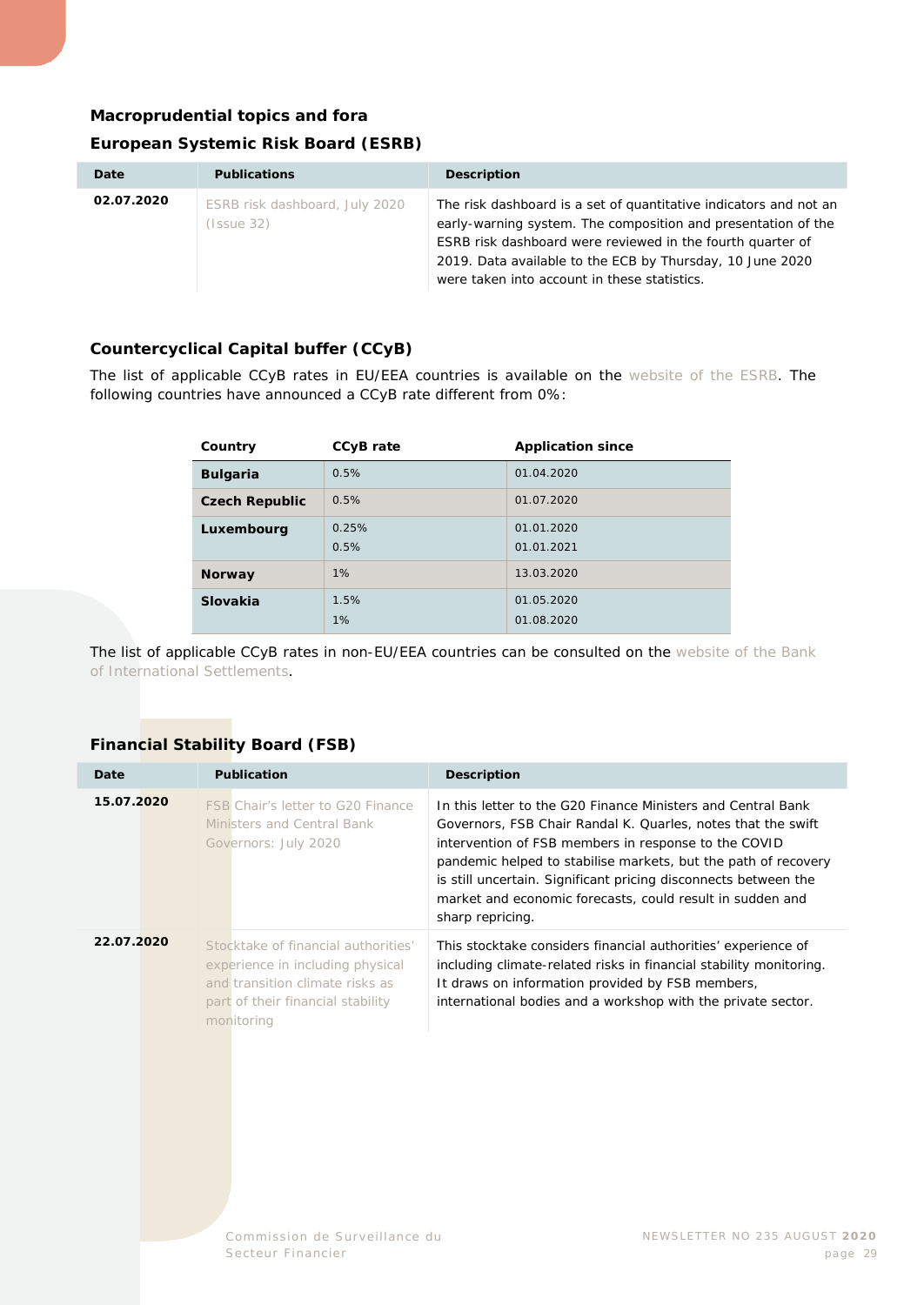<span id="page-29-0"></span>

| Date       | <b>Publication</b>                                                                                                             | <b>Description</b>                                                                                                                                                                                                                                                                                                                              |
|------------|--------------------------------------------------------------------------------------------------------------------------------|-------------------------------------------------------------------------------------------------------------------------------------------------------------------------------------------------------------------------------------------------------------------------------------------------------------------------------------------------|
| 01.07.2020 | ESMA updates list of trading<br>venues temporarily exempted<br>from open access under MiFIR                                    | ESMA updated the list of trading venues which have a<br>temporary exemption from the open access provisions under<br>the Markets in Financial Instruments Regulation (MiFIR). The<br>updated list includes an extension of the exemption for five<br>venues until 4 January 2023.                                                               |
| 07.07.2020 | ESMA publishes updated annual<br>transparency calculations                                                                     | ESMA made available the updated results of the annual<br>transparency calculations for a limited number of equity and<br>equity-like instruments.                                                                                                                                                                                               |
| 07.07.2020 | MIFID II: ESMA issues latest<br>double volume capital data                                                                     | ESMA updated its public register with the latest set of double<br>volume cap (DVC) data under the Markets in Financial<br>Instruments Directive (MiFID II).                                                                                                                                                                                     |
| 08.07.2020 | ESMA updates the CSDR Q&As -<br><b>July 2020</b>                                                                               | ESMA updated its Questions and Answers (Q&As) regarding the<br>implementation of the Central Securities Depositories<br>Regulation (CSDR).                                                                                                                                                                                                      |
| 08.07.2020 | ESMA updates its Q&As on MiFID<br>II and MiFIR transparency (July<br>2020)                                                     | ESMA updated its Q&As regarding transparency issues under<br>the Markets in Financial Instruments Directive (MiFID II) and<br>Regulation (MiFIR).                                                                                                                                                                                               |
| 08.07.2020 | ESMA publishes updates to EMIR<br>Q&As (July 2020)                                                                             | ESMA updated its Questions and Answers document on<br>practical questions regarding data reporting issues, under the<br>European Markets Infrastructure Regulation (EMIR).                                                                                                                                                                      |
| 08.07.2020 | ESMA updates Q&A on MIFIR data<br>reporting                                                                                    | ESMA updated its Questions and Answers on data reporting<br>under the Market in Financial Instruments Regulation (MiFIR).                                                                                                                                                                                                                       |
| 09.07.2020 | ESMA consults on Guidelines on<br>calculation of positions under<br><b>SFTR</b>                                                | ESMA launched a consultation on draft Guidelines on the<br>calculation of positions by Trade Repositories (TRs) under the<br>Securities Financing Transactions Regulation (SFTR).<br>The consultation runs until 15 September 2020.                                                                                                             |
| 09.07.2020 | <b>ESMA highlights further aspects</b><br>to consider in the finalisation of<br>the framework for third-country<br><b>CCPs</b> | ESMA published a letter that has been sent to the European<br>Commission (EC) as a contribution to the EC consultation on<br>the delegated acts on tiering, comparable compliance and fees<br>related to third-country central counterparties (TC-CCPs) under<br>the revised European Market Infrastructure Regulation (EMIR<br>$2.2$ ).        |
| 09.07.2020 | <b>ESMA updates the ESEF</b><br>Reporting Manual                                                                               | ESMA published an update of its Reporting Manual on the<br>European Single Electronic Format (ESEF). The update expands<br>existing guidance and reflects relevant developments in the<br>technical specifications.                                                                                                                             |
| 10.07.2020 | ESMA publishes Guidelines on<br>Securitisation Repository Data<br><b>Completeness and Consistency</b><br>Thresholds            | ESMA published its final report on the Guidelines on<br>securitisation respository data completeness and consistency<br>thresholds. The Guidelines provide clarity for market<br>participants and securitisation repositories (SRs) on the<br>accepted levels of No-Data (ND) options contained in the<br>securitisation data submitted to SRs. |

### **European Securities and Markets Authority (ESMA)**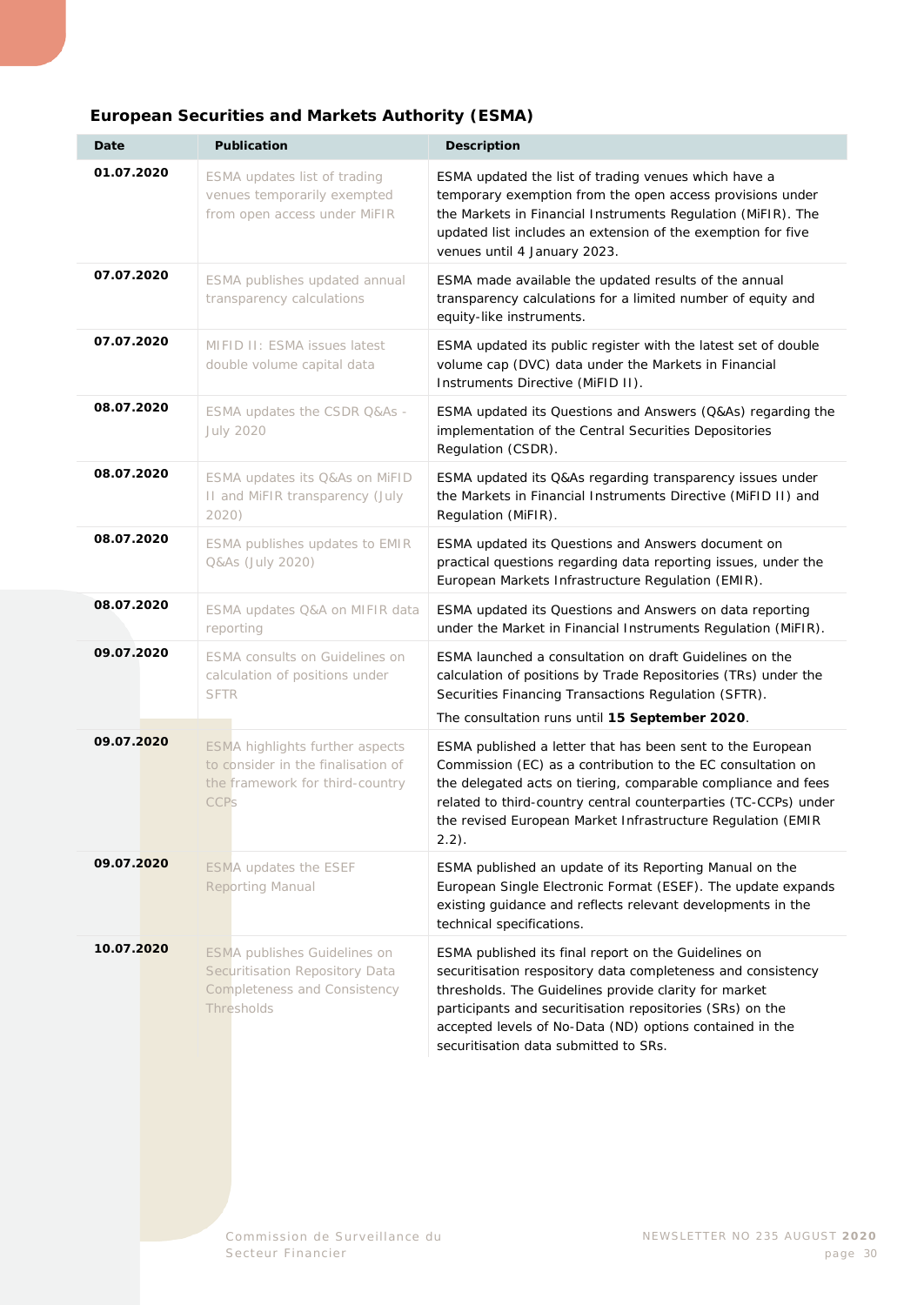| 10.07.2020        | ESMA updates its opinion on<br>ancillary activity calculations                                            | ESMA published an updated Opinion on ancillary activity<br>calculations. The opinion provides the estimation of the market<br>size of commodity derivatives and emission allowances for<br>2019.                                                                                                                                                                                                                                                                         |
|-------------------|-----------------------------------------------------------------------------------------------------------|--------------------------------------------------------------------------------------------------------------------------------------------------------------------------------------------------------------------------------------------------------------------------------------------------------------------------------------------------------------------------------------------------------------------------------------------------------------------------|
| 13.07.2020        | ESMA's third EU-wide CCP stress<br>test finds system resilient to<br>shocks                               | ESMA published the results of its third stress test exercise<br>regarding Central Counterparties (CCPs) in the European Union<br>(EU) which confirm the overall resilience of EU CCPs to common<br>shocks and multiple defaults for credit, liquidity and<br>concentration stress risks.                                                                                                                                                                                 |
| 13.07.2020        | ESMA issues second report on<br>sanctions under MiFID II                                                  | ESMA published its second report on sanctions and measures<br>imposed under the Markets in Financial Instruments Directive<br>(MIFID II) by National Competent Authorities (NCAs).                                                                                                                                                                                                                                                                                       |
| 13.07.2020        | ESMA - SFTR reporting regime<br>sees successful first day                                                 | ESMA received reports from trade repositories (TRs) indicating<br>that the first day of reporting by financial and no-financial<br>market participants under the Securities Financing Transactions<br>Regulation (SFTR), has gone smoothly.                                                                                                                                                                                                                              |
| 15.07.2020        | ESMA promotes consistent<br>application of prospectus<br>disclosure requirements                          | ESMA published its final Guidelines on disclosure requirements<br>under the Prospectus Regulation.                                                                                                                                                                                                                                                                                                                                                                       |
| 15.07.2020        | ESMA to assess German financial<br>reporting system following<br>Wirecard collapse                        | ESMA is to launch an assessment of the supervisory response<br>in the financial reporting area by BaFin and the Financial<br>Reporting Enforcement Panel (FREP) to the events leading to<br>the collapse of Wirecard AG. It will be completed by 30 October<br>2020.                                                                                                                                                                                                     |
| 15.07.2020        | ESMA publishes results of the<br>annual transparency calculations<br>for non-equity instruments           | ESMA made available the results of the annual transparency<br>calculations for non-equity instruments, which will apply from<br>15 September 2020. These calculations include the liquidity<br>assessment and the determination of the pre- and post-trade<br>size specific to the instruments and large in scale thresholds.                                                                                                                                            |
| 16.07.2020        | <b>ESMA publishes its first Review</b><br>Reports on the MiFIR<br>transparency regime                     | ESMA published two final Reports reviewing key provisions of<br>the MiFID II/MiFIR transparency regime.                                                                                                                                                                                                                                                                                                                                                                  |
| <b>16.07.2020</b> | <b>ESMA</b> responds to European<br>Commission consultation on<br>Renewed Sustainable Finance<br>Strategy | ESMA submitted a response to the European Commission's (EC)<br>consultation on the renewed sustainable finance strategy. The<br>response covers a broad range of topics from strengthening the<br>foundations for sustainable finance, increasing opportunities for<br>citizens, financial institutions and corporates to have a positive<br>impact on sustainability, to managing and reducing risks<br>relating to environmental, social and governance (ESG) factors. |
| 16.07.2020        | ESMA publishes translations for<br>Guidelines on liquidity stress<br>testing in UCITS and AIFs            | ESMA issued the official translations of its guidelines on<br>standardised procedures and messaging protocols.                                                                                                                                                                                                                                                                                                                                                           |
| 17.07.2020        | ESMA provides guidance on<br>waivers from pre-trade<br>transparency                                       | ESMA published an opinion providing guidance on pre-trade<br>transparency waivers for equity and non-equity instruments.<br>The document replaces the guidance of the Committee of<br>European Securities Regulators and ESMA's opinions on waivers<br>from pre-trade transparency under the Market in Financial<br>Instruments Directive (MiFID) I.                                                                                                                     |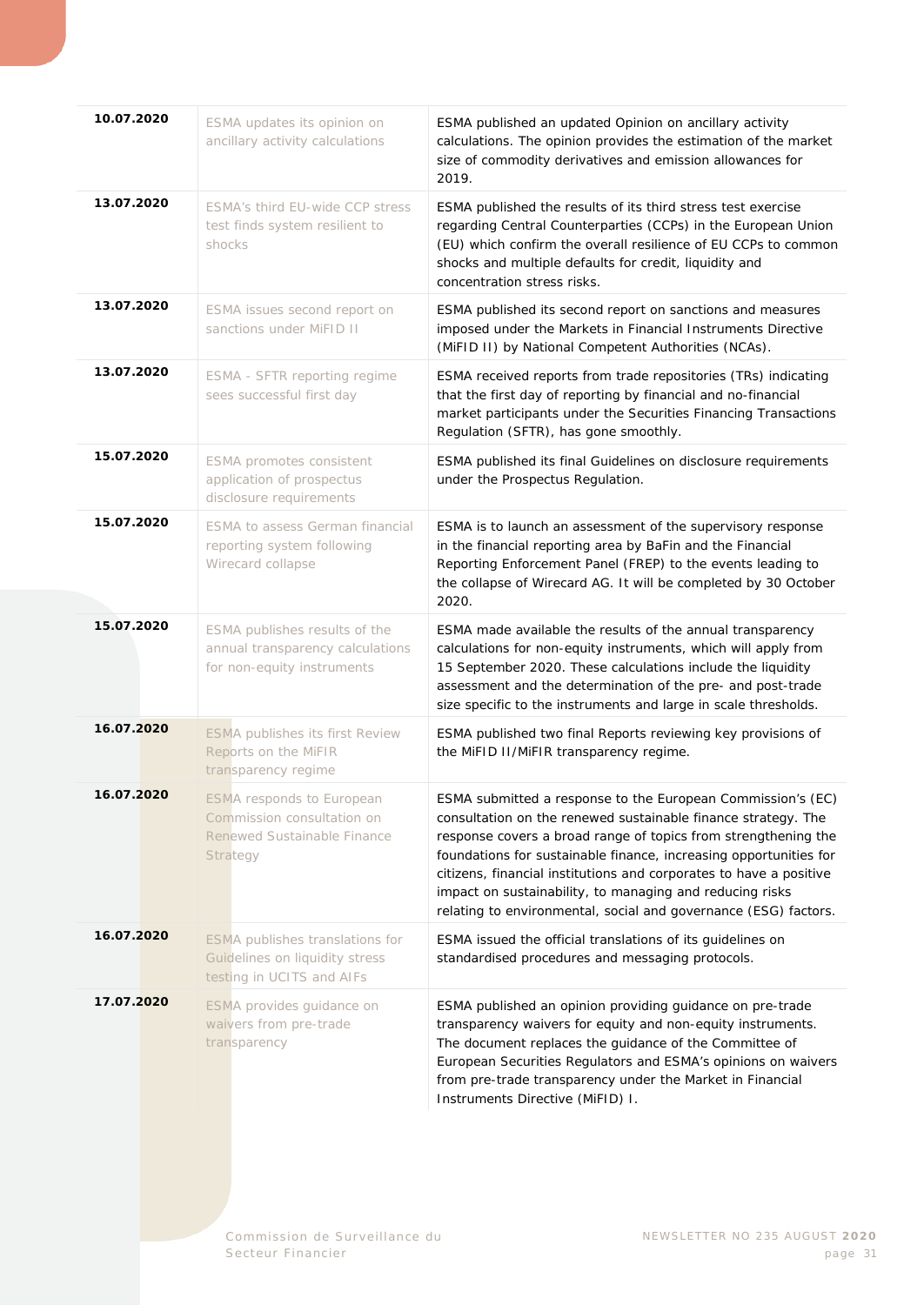| 17.07.2020 | ESMA tells market participants to<br>continue preparations for the end<br>of the UK transition period                                                    | ESMA urges financial market participants to finalise<br>preparations and implement suitable contingency plans in<br>advance of the end of the United Kingdom's (UK) transition<br>period on 31 December 2020. ESMA also confirms that<br>previously agreed Memoranda of Understandings (MoUs) on<br>cooperation and information exchange concluded with the UK's<br>Financial Conduct Authority (FCA) remain valid and will come<br>into effect at the end of the transition period. |
|------------|----------------------------------------------------------------------------------------------------------------------------------------------------------|--------------------------------------------------------------------------------------------------------------------------------------------------------------------------------------------------------------------------------------------------------------------------------------------------------------------------------------------------------------------------------------------------------------------------------------------------------------------------------------|
| 23.07.2020 | ESMA publishes the MiFID/MiFIR<br><b>Annual Review Report</b>                                                                                            | ESMA published the MIFID/MIFIR Annual Review Report under<br>Commission Delegated Regulation (EU) 2017/583 (RTS 2). This<br>report lays down the thresholds for the liquidity criterion<br>'average daily number of trades' for bonds, as well as the trade<br>percentiles.                                                                                                                                                                                                          |
| 28.07.2020 | ESMA updates transparency<br>opinions for 3rd country venues                                                                                             | ESMA updated the list of third-country venues (TCTV) in the<br>context of the opinion on post-trade transparency under MiFIR,<br>following new requests from the industry.                                                                                                                                                                                                                                                                                                           |
| 28.07.2020 | ESMA submits opinion to<br>European Parliament on 2018<br>discharge process                                                                              | ESMA submitted an Opinion on the European Parliament's (EP)<br>observations made in the 2018 discharge process. The Opinion<br>sheds light on concrete actions taken by ESMA, including in<br>relation to supervisory fees for credit ratings agencies and<br>trade repositories, establishing the Proportionality Committee,<br>on investigating dividend arbitrage trading schemes.                                                                                                |
| 31.07.2020 | ESMA withdraws registration of<br>NEX Abide Trade Repository AB                                                                                          | ESMA has withdrawn the trade repository (TR) registration of<br>NEX Abide Trade Repository AB (NATR).<br>NATR has been registered as a TR since 24 November 2017.<br>The withdrawal decision follows the official notification to ESMA<br>by NATR of its intention to renounce its registration as a TR<br>under the conditions set out in Article $71(1)(a)$ of EMIR.                                                                                                               |
| 31.07.2020 | ESMA makes new bond liquidity<br>data available                                                                                                          | ESMA made available new data for bonds subject to the pre-<br>and post-trade requirements of the Markets in Financial<br>Instruments Directive (MIFID II) and Regulation (MIFIR)<br>through its data register.                                                                                                                                                                                                                                                                       |
| 31.07.2020 | ESMA publishes data for the<br>systematic internaliser<br>calculations for equity, equity-like<br>instruments, bonds and other<br>non-equity instruments | ESMA published data for the systematic internaliser quarterly<br>calculations for equity, equity-like instruments, bonds and, for<br>the first time, for other non-equity instruments under the<br>Markets in Financial Instruments Directive (MIFID II) and<br>Regulation (MiFIR).                                                                                                                                                                                                  |